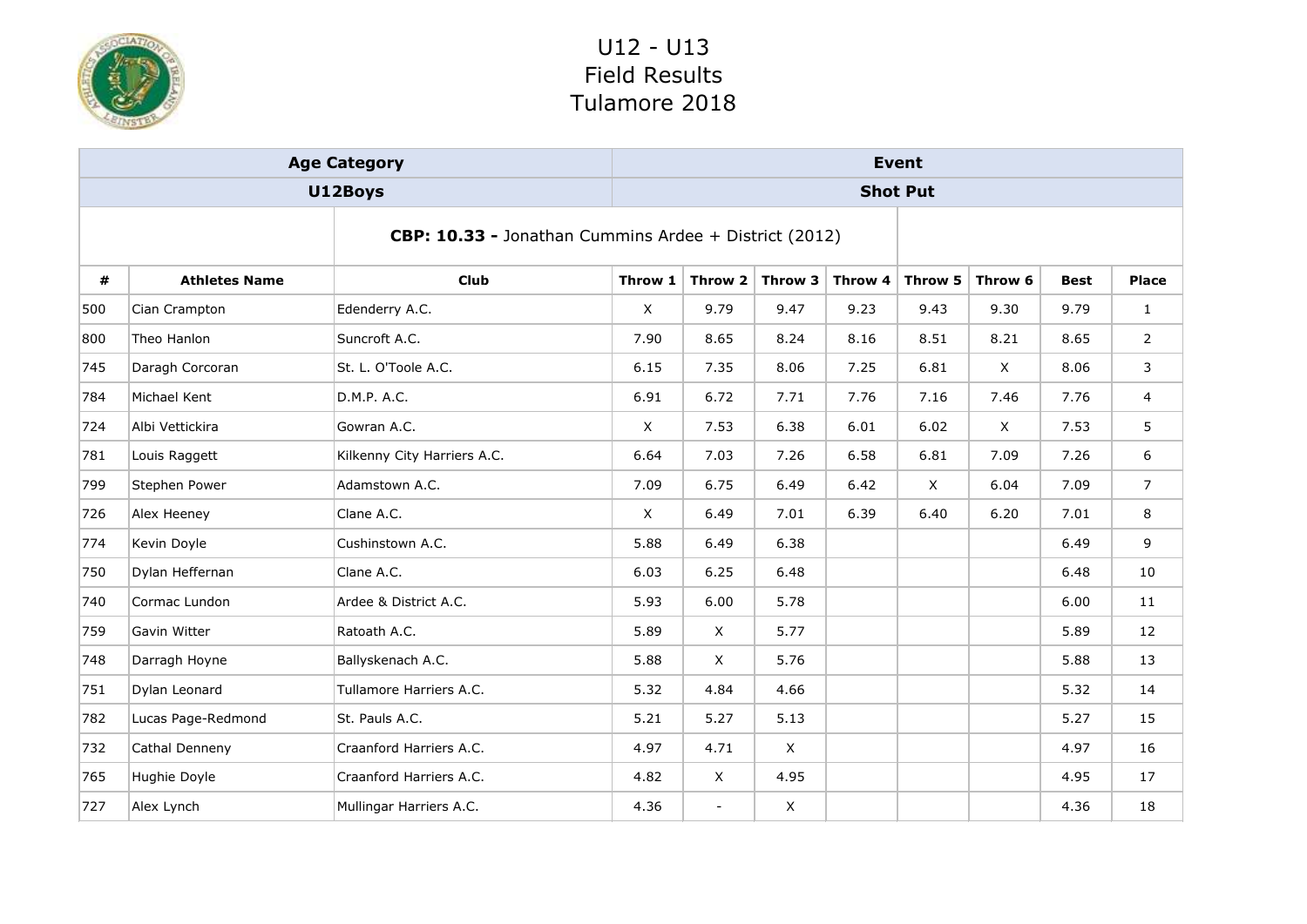

|      |                        | <b>Age Category</b>                              |         |          |              |          | <b>Event</b>    |         |             |                |
|------|------------------------|--------------------------------------------------|---------|----------|--------------|----------|-----------------|---------|-------------|----------------|
|      |                        | U13Boys                                          |         |          |              |          | <b>Shot Put</b> |         |             |                |
|      |                        | <b>CBP: 12.45 - Rory Nolan Shillelagh (1997)</b> |         |          |              |          |                 |         |             |                |
| #    | <b>Athletes Name</b>   | <b>Club</b>                                      | Throw 1 | Throw 2  | Throw 3      | Throw 4  | Throw 5         | Throw 6 | <b>Best</b> | <b>Place</b>   |
| 1030 | Callum Shorten         | St. L. O'Toole A.C.                              | 9.98    | 9.94     | 10.07        | 11.78    | 10.03           | 10.61   | 11.78       | $\mathbf{1}$   |
| 925  | Aaron Fennell          | Boyne A.C.                                       | 7.92    | 8.96     | 9.61         | 9.23     | 9.52            | 10.54   | 10.54       | $\overline{2}$ |
| 1029 | Aidan Ryan             | St. L. O'Toole A.C.                              | 9.92    | 10.04    | 9.66         | 9.51     | 10.12           | 10.22   | 10.22       | 3              |
| 1027 | Andrew Rosbotham       | Dundalk St. Gerards A.C.                         | 9.82    | $\times$ | X            | $\times$ | $\times$        | 9.87    | 9.87        | 4              |
| 976  | Rory Mcnally           | Greystones & District A.C.                       | 8.17    | X        | 8.75         | 8.44     | 8.83            | 8.52    | 8.83        | 5              |
| 1008 | Daniel Kerrigan        | Naas A.C.                                        | 8.71    | 8.43     | 7.67         | 8.3      | 8.05            | X       | 8.71        | 6              |
| 940  | Vuyo Mosea             | Celbridge A.C.                                   | 8.27    | 7.67     | X            | 7.72     | $\times$        | 7.87    | 8.27        | $\overline{7}$ |
| 965  | Cain Scully            | Gowran A.C.                                      | 7.55    | 8.16     | 8.25         |          |                 |         | 8.25        | 8              |
| 934  | Eli Dunne              | Brow Rangers A.C.                                | 7.92    | 7.39     | 7.24         |          |                 |         | 7.92        | 9              |
| 1028 | Hely Rasandratana      | Dundalk St. Gerards A.C.                         | 6.27    | 7.19     | 7.21         |          |                 |         | 7.21        | 10             |
| 498  | Lee Mooney             | Edenderry A.C.                                   | 7.09    | 6.96     | 7.15         |          |                 |         | 7.15        | 11             |
| 977  | Tom Mccarthy           | Greystones & District A.C.                       | 6.72    | 6.93     | $\mathsf{X}$ |          |                 |         | 6.93        | 12             |
| 936  | Aidan Entrialgo Bayon  | Celbridge A.C.                                   | 5.93    | 6.41     | 6.65         |          |                 |         | 6.65        | 13             |
| 1062 | Ben Wallis             | St. Senans A.C.                                  | 6.32    | 6.38     | $\mathsf{X}$ |          |                 |         | 6.38        | 14             |
| 1048 | Samuel Merick          | Tullamore Harriers A.C.                          | 6.27    | 5.69     | 5.51         |          |                 |         | 6.27        | 15             |
| 970  | <b>Mathew Mcaviney</b> | Gowran A.C.                                      | 5.26    | 5.87     | 5.88         |          |                 |         | 5.88        | 16             |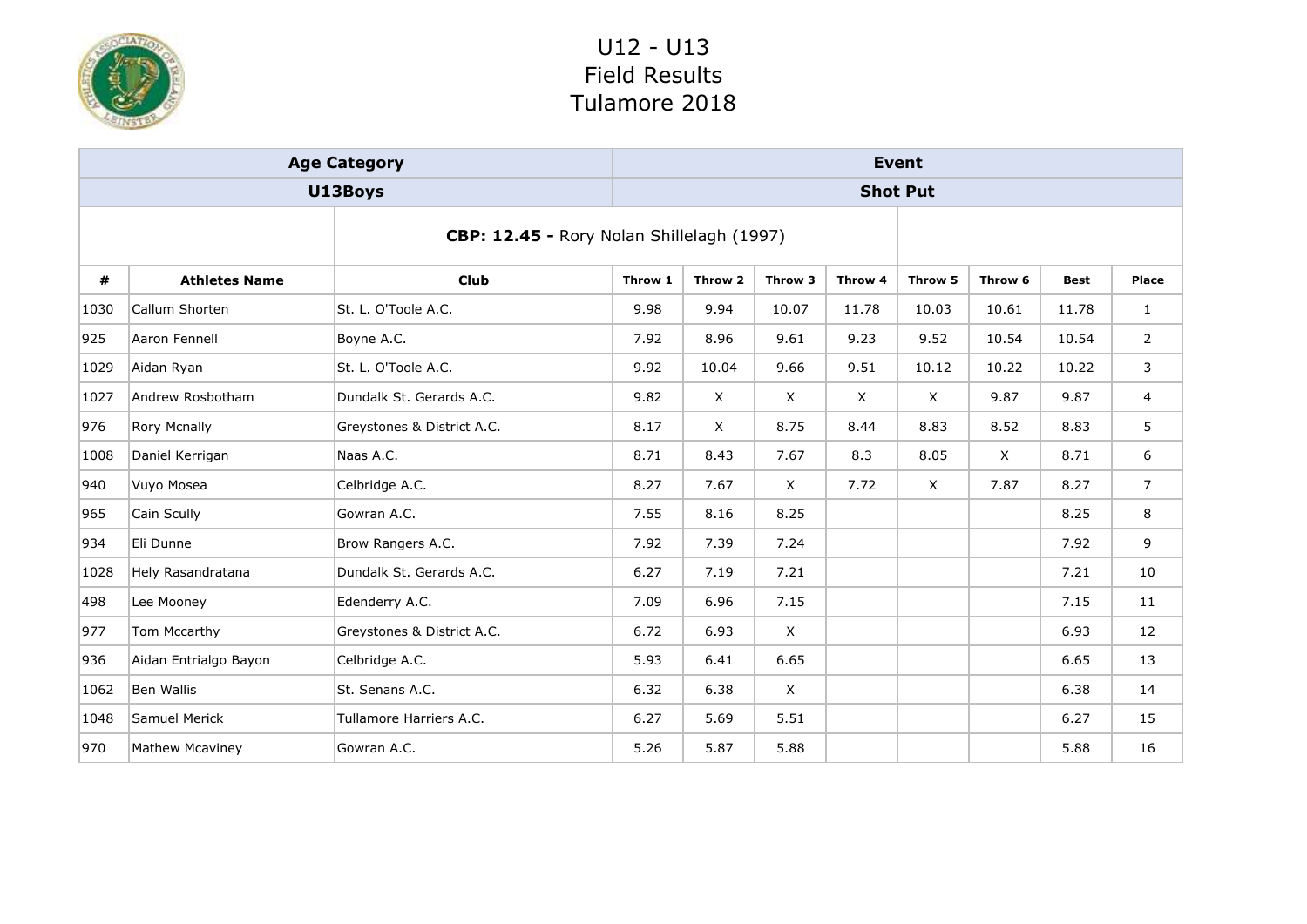

|     |                      | <b>Age Category</b>                                |              |              |              |         | <b>Event</b>    |         |             |                |
|-----|----------------------|----------------------------------------------------|--------------|--------------|--------------|---------|-----------------|---------|-------------|----------------|
|     |                      | U12Girls                                           |              |              |              |         | <b>Shot Put</b> |         |             |                |
|     |                      | CBP: 9.75 - Aoibhin McMahon Blackrock Louth (2014) |              |              |              |         |                 |         |             |                |
| #   | <b>Athletes Name</b> | <b>Club</b>                                        | Throw 1      | Throw 2      | Throw 3      | Throw 4 | Throw 5         | Throw 6 | <b>Best</b> | Place          |
| 653 | Rachel Gardiner      | Gowran A.C.                                        | 7.66         | 8.02         | 7.66         | 7.65    | $\mathsf{X}$    | 8.03    | 8.03        | $\mathbf{1}$   |
| 639 | Shannon Codd         | D.M.P. A.C.                                        | 6.70         | 6.60         | 6.91         | 7.07    | 6.70            | 7.29    | 7.29        | $\overline{2}$ |
| 708 | Lucy Myers           | St. L. O'Toole A.C.                                | 6.61         | 6.63         | 6.19         | 6.61    | 6.99            | 6.83    | 6.99        | 3              |
| 706 | Chloe Ryan           | St. L. O'Toole A.C.                                | 6.36         | 5.08         | 6.85         | 6.30    | 6.88            | 6.68    | 6.88        | $\overline{4}$ |
| 628 | Annabel Walsh        | Clane A.C.                                         | 5.87         | 6.76         | 5.73         | 5.98    | 5.67            | 5.36    | 6.76        | 5              |
| 654 | Chloe Hanley         | Greystones & District A.C.                         | 5.90         | 5.11         | 5.30         | 5.18    | 5.81            | 6.53    | 6.53        | 6              |
| 634 | Grace Deane          | Crookstown Millview A.C.                           | 6.10         | 5.62         | 6.26         | 6.32    | 6.35            | 6.49    | 6.49        | $\overline{7}$ |
| 694 | Hayley Trant         | Robertstown & Allen A.C.                           | 5.63         | 3.53         | 5.95         | 4.98    | 5.16            | 5.71    | 5.95        | 8              |
| 633 | Cara Wright          | Crookstown Millview A.C.                           | 5.78         | 4.27         | 5.54         |         |                 |         | 5.78        | 9              |
| 685 | Katie Hallahan       | Naas A.C.                                          | 5.72         | 4.84         | 5.08         |         |                 |         | 5.72        | 10             |
| 629 | Laura Edwards        | Clane A.C.                                         | 4.92         | 5.70         | 5.19         |         |                 |         | 5.70        | 11             |
| 673 | Patricia Conroy      | Mountmellick A.C.                                  | $\times$     | 5.63         | $\mathsf{X}$ |         |                 |         | 5.63        | 12             |
| 660 | Maria Bolger         | Kildare A.C.                                       | 5.59         | 5.39         | $\mathsf{X}$ |         |                 |         | 5.59        | 13             |
| 704 | Lily Doyle           | St. Joseph's A.C.                                  | 5.44         | 5.38         | 5.18         |         |                 |         | 5.44        | 14             |
| 671 | Ellie Boland         | Mountmellick A.C.                                  | $\mathsf{X}$ | 4.88         | 5.43         |         |                 |         | 5.43        | 15             |
| 656 | Lizzie Mcilroy       | Greystones & District A.C.                         | X            | $\mathsf X$  | 5.38         |         |                 |         | 5.38        | 16             |
| 638 | Nia Hetherton        | Cushinstown A.C.                                   | 5.19         | $\mathsf{X}$ | 4.98         |         |                 |         | 5.19        | 17             |
| 657 | Zoe Kenna            | Greystones & District A.C.                         | 3.44         | X            | 5.03         |         |                 |         | 5.03        | 18             |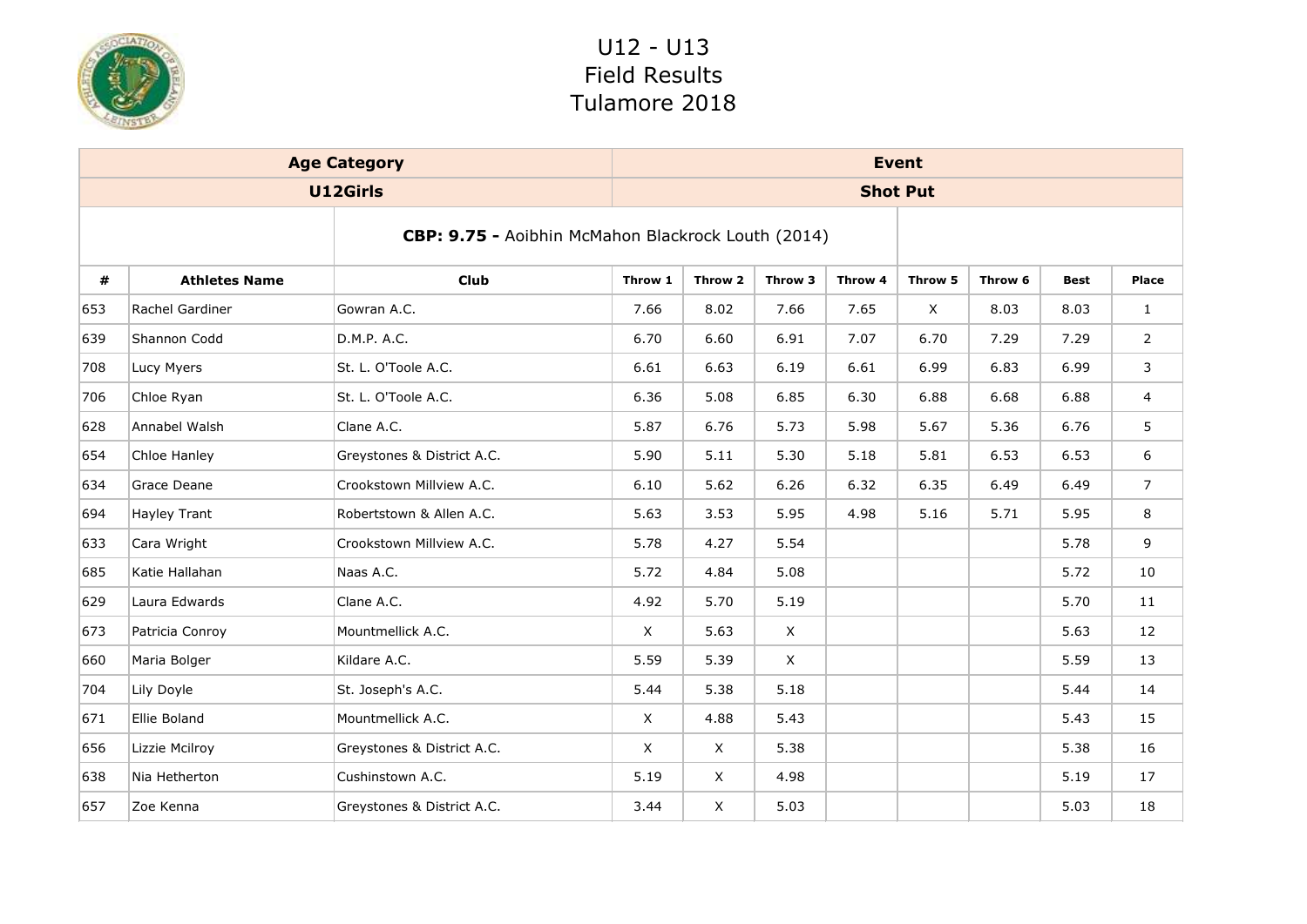

| 623 | Abbie Murphy    | Celbridge A.C.          | 4.93 | 4.61 | 4.43     |  | 4.93 | 19 |
|-----|-----------------|-------------------------|------|------|----------|--|------|----|
| 687 | Siofra Flynn    | Naas A.C.               | X    | 4.70 | 4.40     |  | 4.70 | 20 |
| 625 | Chloe Farrelly  | Celbridge A.C.          | 4.06 | X    | X        |  | 4.06 | 21 |
| 721 | Mia Merrick     | Tullamore Harriers A.C. | 4.04 | X    | 3.92     |  | 4.04 | 22 |
| 627 | Mia Dalton      | Celbridge A.C.          | X    | 3.90 | 3.27     |  | 3.90 | 23 |
| 648 | Mia Ashby       | Glenmore A.C.           | 3.16 | 3.87 | $\times$ |  | 3.87 | 24 |
| 702 | Caoimhe Barry   | St. Joseph's A.C.       | X    | 3.39 | 3.85     |  | 3.85 | 25 |
| 672 | Gabija Appleby  | Mountmellick A.C.       | 1.88 | 2.52 | 3.30     |  | 3.30 | 26 |
| 670 | Emer Murphy     | Le Cheile A.C.          | 3.06 | 3.16 | 2.57     |  | 3.16 | 27 |
| 622 | Caoimhe O'Brien | Brow Rangers A.C.       | Χ    | X    | X        |  | X    | 28 |

|                                                     |                      | <b>Age Category</b>        |         |              |         |                 | Event    |          |             |                |
|-----------------------------------------------------|----------------------|----------------------------|---------|--------------|---------|-----------------|----------|----------|-------------|----------------|
|                                                     |                      | U13Girls                   |         |              |         | <b>Shot Put</b> |          |          |             |                |
| <b>CBP: 11.38 - Katie Murphy St. Peter's (2013)</b> |                      |                            |         |              |         |                 |          |          |             |                |
| #                                                   | <b>Athletes Name</b> | <b>Club</b>                | Throw 1 | Throw 2      | Throw 3 | Throw 4         | Throw 5  | Throw 6  | <b>Best</b> | Place          |
| 803                                                 | Kya Mothiram         | Ardee & District A.C.      | 10.08   | $\mathsf{X}$ | X       | 9.01            | 9.45     | 10.08    | 10.08       | $\mathbf{1}$   |
| 841                                                 | Ailbhe Gordon        | Greystones & District A.C. | 9.45    | 8.99         | 8.56    | 8.80            | 9.72     | $\times$ | 9.72        | $\overline{2}$ |
| 898                                                 | Leila Colfer         | St. L. O'Toole A.C.        | 8.45    | 7.79         | 8.81    | 9.05            | 8.33     | 9.20     | 9.20        | 3              |
| 873                                                 | Kate Corrigan        | Naas A.C.                  | 9.00    | 8.93         | 8.84    | 8.55            | $\times$ | 9.00     | 9.00        | $\overline{4}$ |
| 840                                                 | Anna Brennan         | Gowran A.C.                | 8.70    | 8.53         | 8.78    | 8.62            | 8.27     | 8.53     | 8.78        | 5              |
| 896                                                 | Emily Heffernan      | St. L. O'Toole A.C.        | 7.15    | 7.38         | 6.90    | 7.57            | 8.10     | 7.95     | 8.10        | 6              |
| 882                                                 | O'sullivan, Cara     | Ratoath A.C.               | 7.64    | 7.52         | 7.44    | 7.74            | 7.68     | 8.09     | 8.09        | $\overline{7}$ |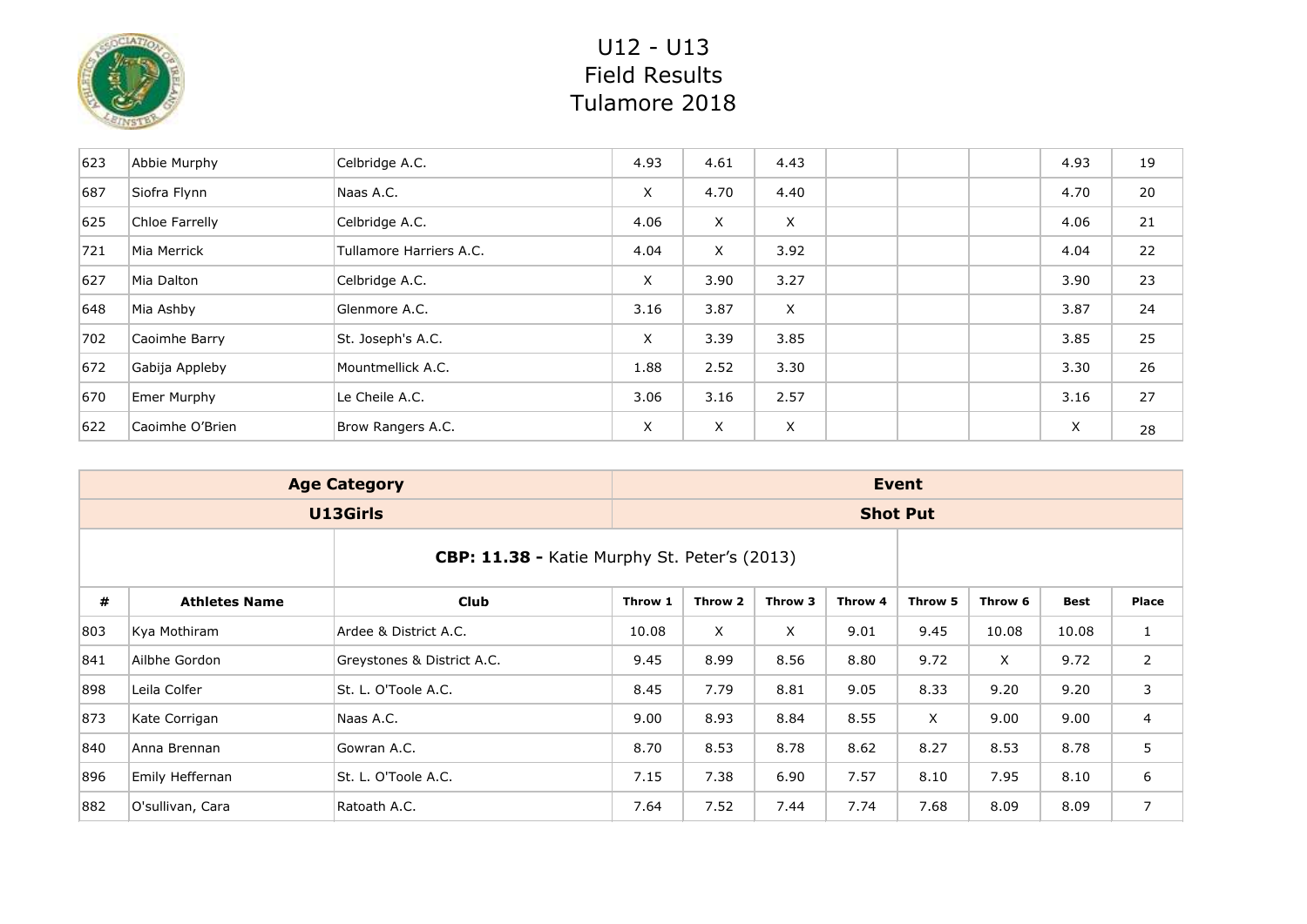

| 1067 | Juliet Evans          | St. Senans A.C.             | 7.33     | 6.68         | 6.61         | 7.26 | 7.06 | 7.37 | 7.37 | 8  |
|------|-----------------------|-----------------------------|----------|--------------|--------------|------|------|------|------|----|
| 871  | Heidi Lyons           | Naas A.C.                   | 7.07     | 7.22         | 6.98         |      |      |      | 7.22 | 9  |
| 809  | Charlotte Hutchison   | Brow Rangers A.C.           | 7.11     | $\times$     | 6.93         |      |      |      | 7.11 | 10 |
| 832  | Laura Dunlea          | Eire Og Corra Choill A.C.   | 7.10     | 6.26         | 6.64         |      |      |      | 7.10 | 11 |
| 903  | Caoimhe Reville       | Taghmon A.C.                | 6.87     | 6.43         | $\mathsf{X}$ |      |      |      | 6.87 | 12 |
| 615  | Lauren Reilly         | Blackrock A.C.              | 6.14     | 6.43         | 5.88         |      |      |      | 6.43 | 13 |
| 878  | Mila Garavaglia Drion | Newbridge A.C.              | 5.59     | $\mathsf{X}$ | 6.40         |      |      |      | 6.40 | 14 |
| 1066 | Aine Cooper           | St. Senans A.C.             | $\times$ | 6.31         | 6.24         |      |      |      | 6.31 | 15 |
| 874  | Lily Smith            | Naas A.C.                   | 5.55     | 5.39         | 6.30         |      |      |      | 6.30 | 16 |
| 891  | Moya Brennan          | St. Abbans A.C.             | $\times$ | 6.27         | $\mathsf{X}$ |      |      |      | 6.27 | 17 |
| 886  | Sadhbh Kelly          | Ratoath A.C.                | 6.26     | 6.02         | 6.20         |      |      |      | 6.26 | 18 |
| 888  | Sadhbh Moore          | Robertstown & Allen A.C.    | 6.26     | $\mathsf{X}$ | 4.97         |      |      |      | 6.26 | 19 |
| 833  | Erin Healy            | Eire Og Corra Choill A.C.   | 5.95     | 6.20         | 6.24         |      |      |      | 6.24 | 20 |
| 836  | Chloe Mccarragher     | Glenmore A.C.               | 6.02     | 5.71         | 6.12         |      |      |      | 6.12 | 21 |
| 835  | Ava Ashby             | Glenmore A.C.               | 6.07     | 5.55         | 5.39         |      |      |      | 6.07 | 22 |
| 819  | Shannon Cleary        | Cilles A.C.                 | 5.54     |              | 4.84         |      |      |      | 5.54 | 23 |
| 1003 | Julia Slattery        | Tullamore Harriers A.C.     | 5.03     |              | 5.45         |      |      |      | 5.45 | 24 |
| 848  | Aine White            | Kilkenny City Harriers A.C. | 4.85     | 4.10         | 4.62         |      |      |      | 4.85 | 25 |
| 810  | <b>Ava Connors</b>    | Celbridge A.C.              | 4.32     | 4.13         | 4.37         |      |      |      | 4.37 | 26 |
| 814  | Saoirse Kennedy       | Celbridge A.C.              | 4.10     | 4.07         | 4.21         |      |      |      | 4.21 | 27 |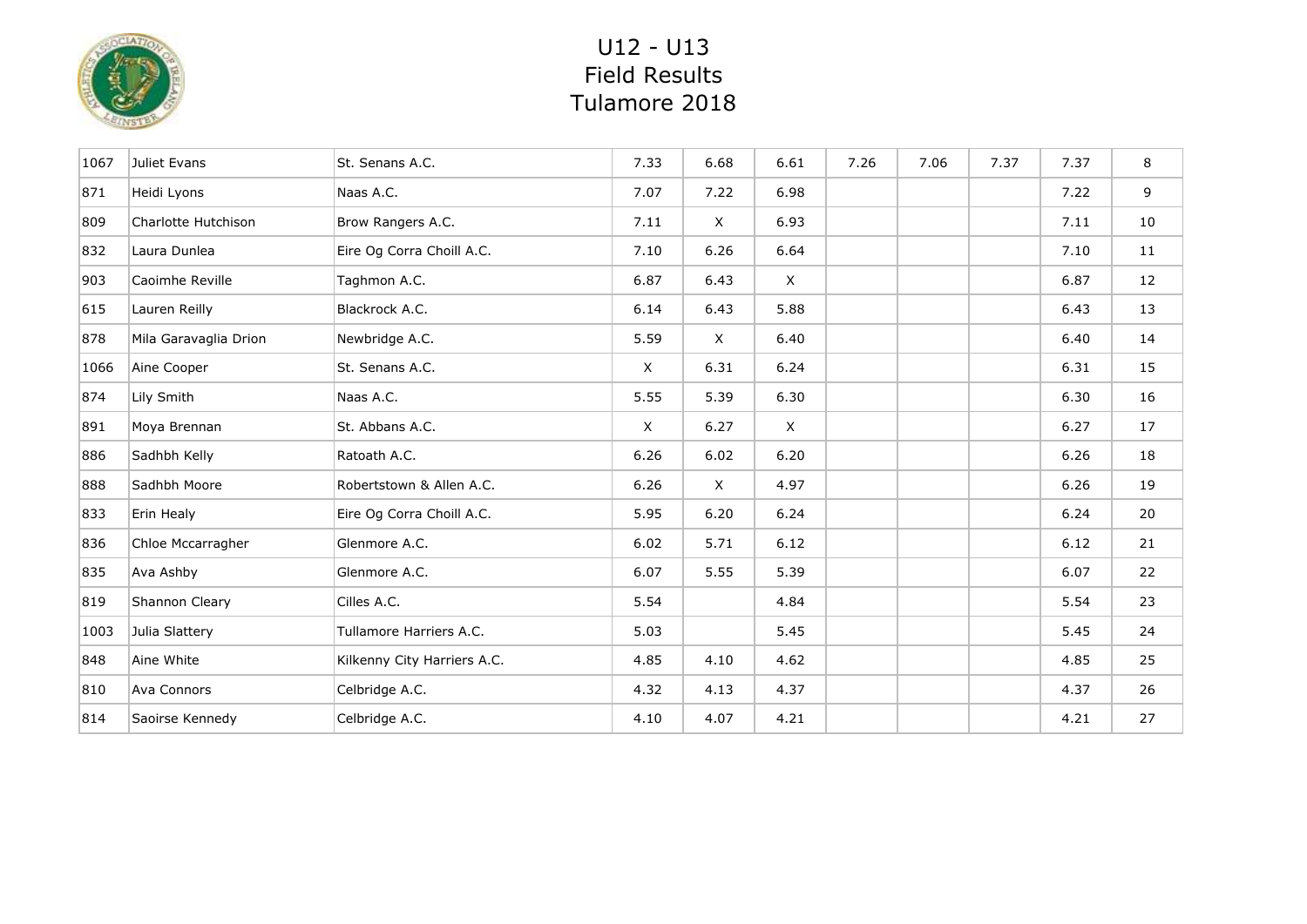

|   |                                | <b>Age Category</b>                      |        |              |              |                          | <b>Event</b>             |                           |             |                |
|---|--------------------------------|------------------------------------------|--------|--------------|--------------|--------------------------|--------------------------|---------------------------|-------------|----------------|
|   |                                | U12Boys                                  |        |              |              |                          | <b>Long Jump</b>         |                           |             |                |
|   |                                | CBP: 4.65 - Michael Carroll D.M.P (2011) |        |              |              |                          |                          |                           |             |                |
| # | <b>Athletes Name</b>           | <b>Club</b>                              | Jump 1 | Jump 2       | Jump 3       | Jump 4                   | Jump 5                   | Jump 6                    | <b>Best</b> | <b>Place</b>   |
|   | 652 Criostoir Ormsby           | Mullingar Harriers A.C.                  | 4.25   | 4.20         | X            | X.                       | 4.25                     | 4.62                      | 4.62        | $\mathbf{1}$   |
|   | 846 Feilim Dikcius             | St. Coca's A.C.                          | 4.14   | 4.23         | 4.42         | 4.19                     | 4.44                     | 4.48                      | 4.48        | $\overline{2}$ |
|   | 90 Kevin O'mahony              | D.M.P. A.C.                              | 4.17   | $\mathsf{X}$ | 4.22         | $\mathsf{X}$             | 4.43                     | 4.41                      | 4.43        | 3              |
|   | 488 Sean Stafford              | Le Cheile A.C.                           | 3.99   | 4.04         | 3.91         | 3.98                     | 4.23                     | 4.31                      | 4.31        | $\overline{4}$ |
|   | 464 Patrick Lacey              | Kilkenny City Harriers A.C.              | 4.12   | 4.13         | 4.13         | 4.21                     | 3.96                     | 4.21                      | 4.21        | 5              |
|   | 460 Louis Raggett              | Kilkenny City Harriers A.C.              | 3.89   | 4.07         | 4.03         | $\times$                 | 4.08                     | 4.20                      | 4.20        | 6              |
|   | 16 Jack Dowdall                | Ardee & District A.C.                    | 3.69   | 3.87         | 3.98         | 3.82                     | $\mathsf{X}$             | $\boldsymbol{\mathsf{X}}$ | 3.98        | $\overline{7}$ |
|   | 360 Liam O'dwyer               | Gowran A.C.                              | 3.61   | 3.81         | 3.43         | 3.70                     | 3.92                     | 3.73                      | 3.92        | 8              |
|   | 886 Daragh Corcoran            | St. L. O'Toole A.C.                      | 3.58   | 3.52         | X            | $\overline{\phantom{a}}$ | $\blacksquare$           | $\blacksquare$            | 3.58        | 9              |
|   | 487 Cillian Gleeson            | Le Cheile A.C.                           | 3.58   | 3.31         | 3.21         | $\blacksquare$           | $\blacksquare$           | $\overline{\phantom{a}}$  | 3.58        | 10             |
|   | 698 Patrick Clear              | Naas A.C.                                | 2.99   | 3.38         | 3.46         | $\sim$                   | $\overline{\phantom{a}}$ | $\overline{\phantom{a}}$  | 3.46        | 11             |
|   | 90 Charlie Geelon              | Bray Runners A.C.                        | X      | 3.31         | 3.41         | $\overline{\phantom{a}}$ | $\blacksquare$           | $\blacksquare$            | 3.41        | 12             |
|   | 84 Ferdia O'sullivan           | Bray Runners A.C.                        | 2.94   | 3.37         | X            | $\blacksquare$           | $\overline{\phantom{a}}$ | $\overline{\phantom{a}}$  | 3.37        | 13             |
|   | 486 Padraic Keane              | Le Cheile A.C.                           | X      | 3.35         | 2.89         | $\blacksquare$           | $\overline{\phantom{a}}$ | $\overline{\phantom{a}}$  | 3.35        | 14             |
|   | 1212 Tristan Jolyet-Cunningham | Greystones & District A.C.               | 2.98   | 2.91         | $\mathsf{X}$ | $\blacksquare$           | $\sim$                   | $\sim$                    | 2.98        | 15             |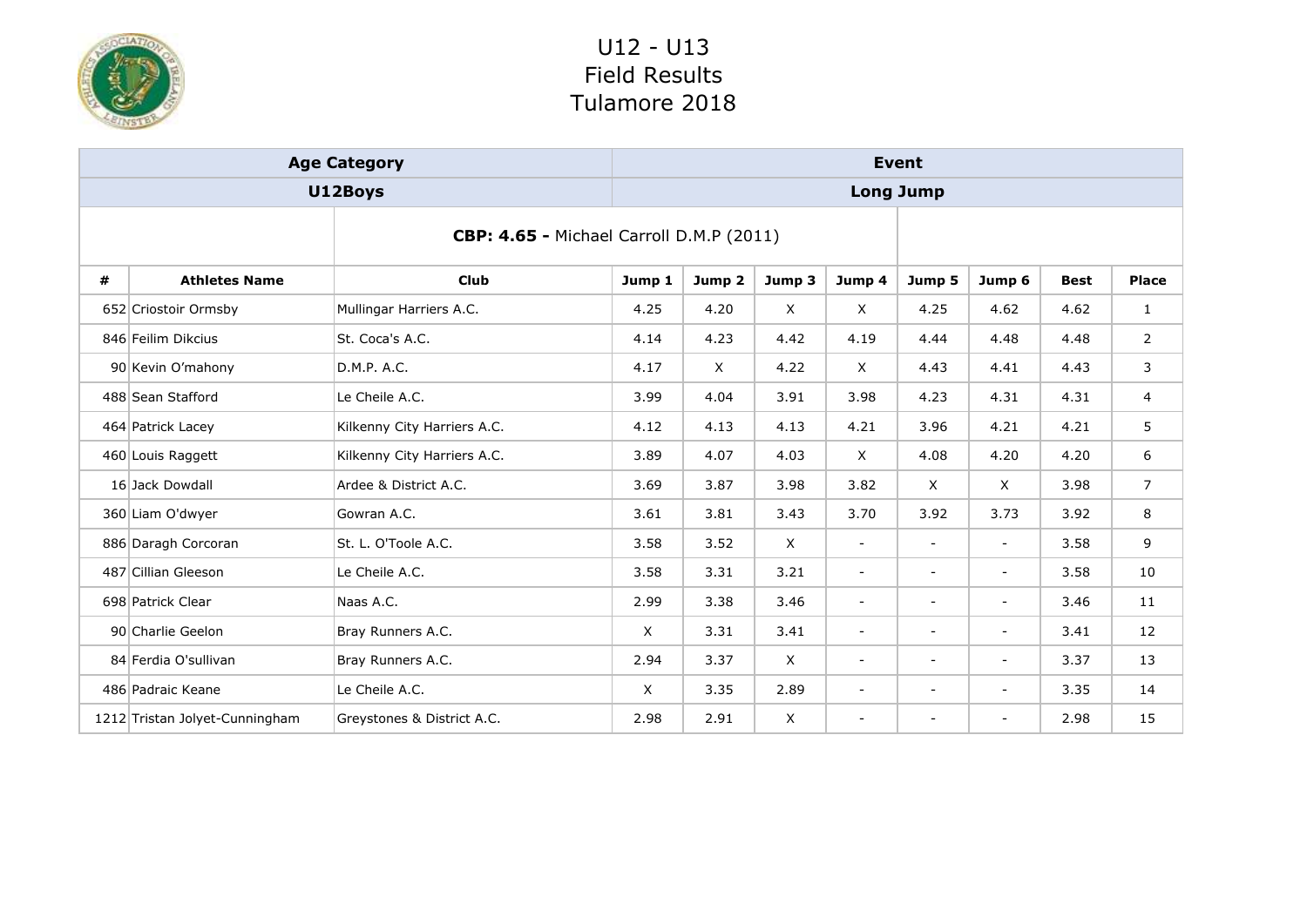

|   |                      | <b>Age Category</b>                         |          |              |        |        | Event            |          |             |                |
|---|----------------------|---------------------------------------------|----------|--------------|--------|--------|------------------|----------|-------------|----------------|
|   |                      | U13Boys                                     |          |              |        |        | <b>Long Jump</b> |          |             |                |
|   |                      | CBP: 5.11 - David McDonald Menapians (2011) |          |              |        |        |                  |          |             |                |
| # | <b>Athletes Name</b> | <b>Club</b>                                 | Jump 1   | Jump 2       | Jump 3 | Jump 4 | Jump 5           | Jump 6   | <b>Best</b> | <b>Place</b>   |
|   | 432 Alex Cullen      | Kilkenny City Harriers A.C.                 | $\times$ | 4.76         | X      | 4.62   | 4.51             | X        | 4.76        | $\mathbf{1}$   |
|   | 1124 Cillan Bourke   | Tullamore Harriers A.C.                     | 4.51     | 4.32         | 4.61   | X      | 4.39             | 4.59     | 4.61        | $\overline{2}$ |
|   | 1216 Daniel Quirk    | Greystones & District A.C.                  | 4.50     | 4.32         | 4.39   | 4.28   | 4.46             | 4.45     | 4.50        | 3              |
|   | 1193 Matthew Deasy   | Suncroft A.C.                               | $\times$ | 4.31         | 4.5    | 4.29   | 4.18             | 4.22     | 4.5         | $\overline{4}$ |
|   | 468 Sean Young       | Kilkenny City Harriers A.C.                 | 4.36     | 3.66         | 3.76   | 3.75   | 4.34             | 4.46     | 4.46        | 5              |
|   | 961 Eoin Aylward     | St. Senans A.C.                             | 4.30     | 4.17         | 4.33   | 4.18   | 4.04             | 4.17     | 4.33        | 6              |
|   | 431 Adam Slowinski   | Kilkenny City Harriers A.C.                 | 4.27     | 4.26         | X      | 3.99   | $\times$         | $\times$ | 4.27        | $\overline{7}$ |
|   | 1201 Declan Osagie   | Edenderry A.C.                              | $\times$ | 4.17         | X      | X      | 4.27             | $\times$ | 4.27        | 8              |
|   | 1213 Rory Mcnally    | Greystones & District A.C.                  | $\times$ | $\mathsf{X}$ | 4.06   |        |                  |          | 4.06        | 9              |
|   | 1215 Tom Mccarthy    | Greystones & District A.C.                  | 3.85     | 3.90         | 3.51   |        |                  |          | 3.90        | 10             |
|   | 1122 James Saunders  | Tullamore Harriers A.C.                     | $\times$ | 3.64         | 3.66   |        |                  |          | 3.66        | 11             |
|   | 318 Conor Sherwin    | Fr. Murphy A.C.                             | 3.30     | $\times$     | 3.2    |        |                  |          | 3.30        | 12             |
|   | 443 Daniel Ring      | Kilkenny City Harriers A.C.                 | 3.07     | X            | 2.5    |        |                  |          | 3.07        | 13             |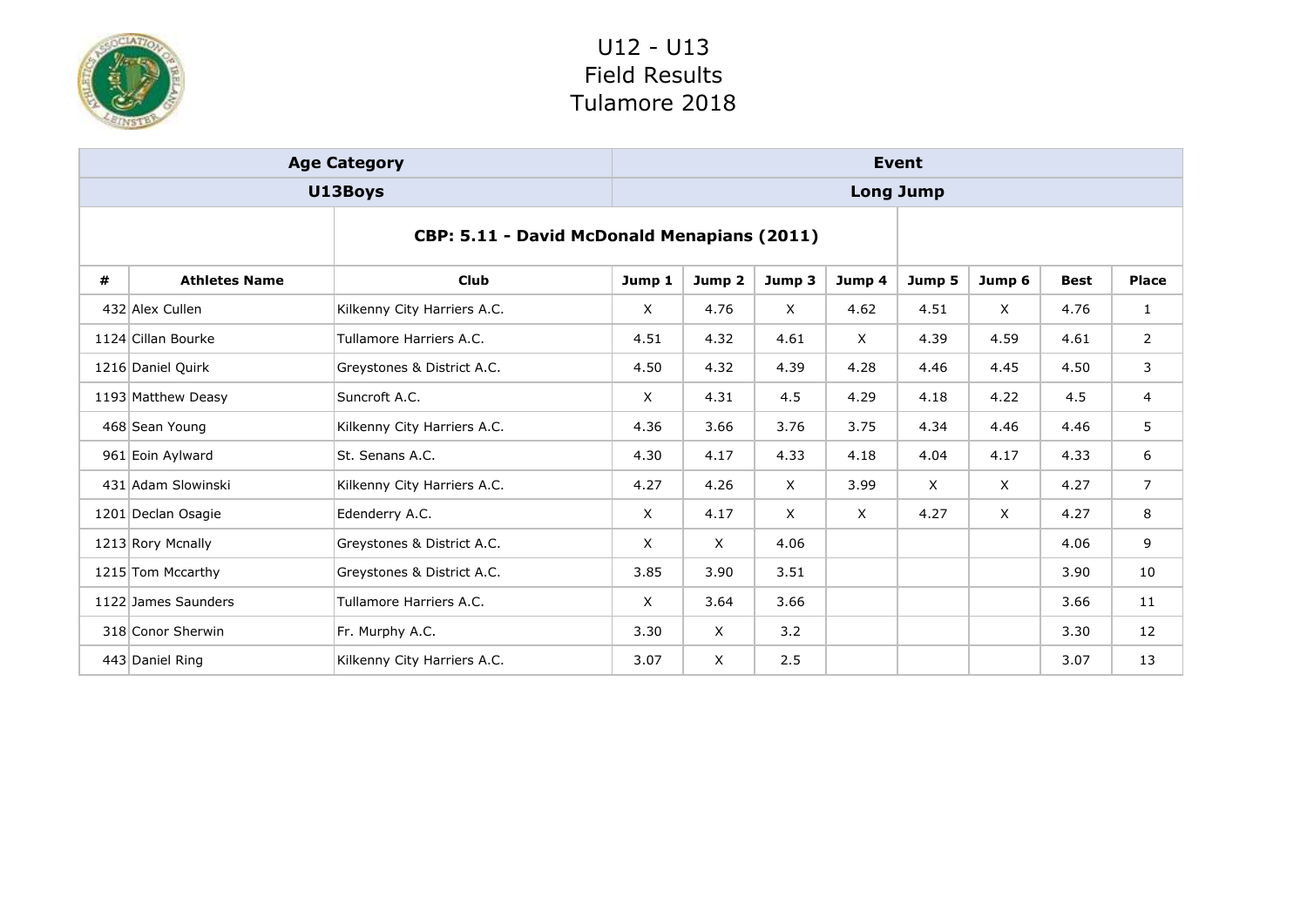

|   |                      | <b>Age Category</b>                         |             |              |              |              | <b>Event</b>     |          |             |                |
|---|----------------------|---------------------------------------------|-------------|--------------|--------------|--------------|------------------|----------|-------------|----------------|
|   |                      | U12Girls                                    |             |              |              |              | <b>Long Jump</b> |          |             |                |
|   |                      | CBP: 4.43 - Aideen Kane St. Killians (2009) |             |              |              |              |                  |          |             |                |
| # | <b>Athletes Name</b> | <b>Club</b>                                 | Jump 1      | Jump 2       | Jump 3       | Jump 4       | Jump 5           | Jump 6   | <b>Best</b> | <b>Place</b>   |
|   | 250 Enya Silkena     | Dundalk St. Gerards A.C.                    | 4.24        | 3.98         | 4.11         | 4.00         | 4.15             | 4.41     | 4.41        | $\mathbf{1}$   |
|   | 204 Layla Stafford   | D.M.P. A.C.                                 | 4.11        | 3.67         | 4.29         | $\mathsf{X}$ | 4.27             | 4.32     | 4.32        | $\overline{2}$ |
|   | 252 Meabh O'connor   | Dundalk St. Gerards A.C.                    | $\times$    | 4.21         | 3.99         | 3.92         | $\times$         | 4.23     | 4.23        | 3              |
|   | 874 Kara Morrissey   | St. Killian's A.C.                          | 3.94        | 3.84         | 3.86         | 3.91         | 4.17             | $\times$ | 4.17        | $\overline{4}$ |
|   | 165 Valerie Doogue   | Crookstown Millview A.C.                    | 3.83        | 3.76         | 4.01         | 3.83         | 3.19             | 3.36     | 4.01        | 5              |
|   | 414 Amelia Walsh     | Kildare A.C.                                | 3.66        | $\mathsf{X}$ | 3.69         | 3.70         | $\times$         | 3.94     | 3.94        | 6              |
|   | 156 Laura Edwards    | Clane A.C.                                  | 3.71        | 3.57         | 3.74         | 3.75         | 3.66             | 3.68     | 3.75        | $\overline{7}$ |
|   | 447 Ella Wall        | Kilkenny City Harriers A.C.                 | 3.74        | 3.63         | 3.51         | 3.68         | 3.49             | 3.67     | 3.74        | 8              |
|   | 699 Sarah Kiernan    | Naas A.C.                                   | 3.62        | 3.59         | 3.67         |              |                  |          | 3.67        | 9              |
|   | 466 Roisin Burns     | Kilkenny City Harriers A.C.                 | 3.59        | 3.54         | 3.67         |              |                  |          | 3.67        | 10             |
|   | 162 Anna Taylor      | Crookstown Millview A.C.                    | 3.62        | 3.49         | 3.65         |              |                  |          | 3.65        | 11             |
|   | 876 Emma Nolan       | St. L. O'Toole A.C.                         | $\mathsf X$ | 3.61         | $\mathsf{X}$ |              |                  |          | 3.61        | 12             |
|   | 306 Sarah Phylan     | Enniscorthy A.C.                            | 3.58        | 3.55         | $\mathsf{X}$ |              |                  |          | 3.58        | 13             |
|   | 807 Juliana Smal     | Robertstown & Allen A.C.                    | $\times$    | $\mathsf{X}$ | 3.57         |              |                  |          | 3.57        | 14             |
|   | 808 Hayley Trant     | Robertstown & Allen A.C.                    | 3.34        | 3.44         | 2.79         |              |                  |          | 3.44        | 15             |
|   | 888 Lucy Myers       | St. L. O'Toole A.C.                         | 3.33        | 3.13         | $\mathsf{X}$ |              |                  |          | 3.33        | 16             |
|   | 1119 Ava Grennan     | Tullamore Harriers A.C.                     | $\mathsf X$ | $\mathsf{X}$ | 3.31         |              |                  |          | 3.31        | 17             |
|   | 1243 Polly Duffy     | Tullamore Harriers A.C.                     | 2.97        | 3.20         | 3.01         |              |                  |          | 3.20        | 18             |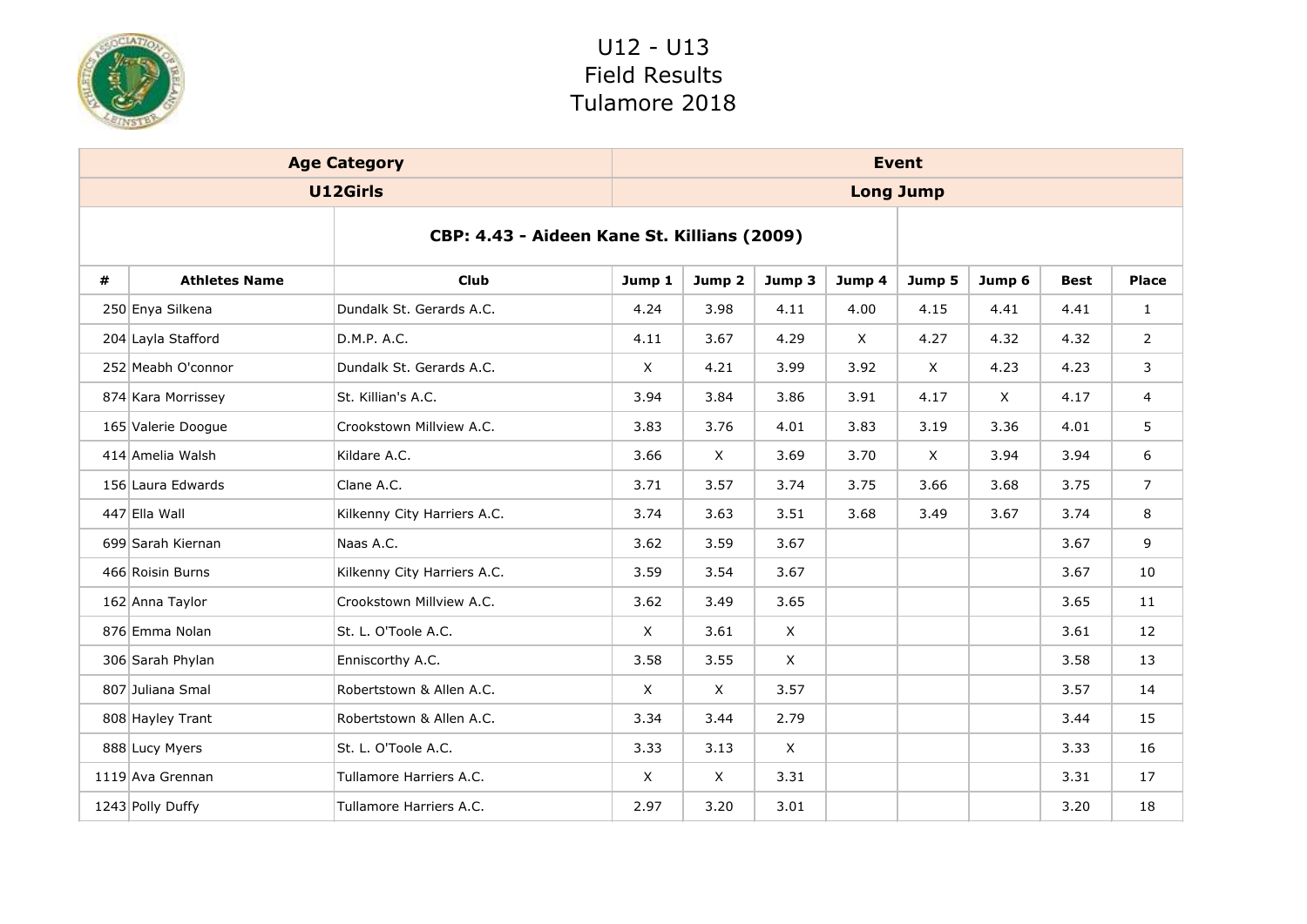

| 749 Mya Doocey         | Navan A.C.                  | 3.17 | 3.06 | 3.17 |  | 3.17 | 19 |
|------------------------|-----------------------------|------|------|------|--|------|----|
| 1217 Lizzie Mcilroy    | Greystones & District A.C.  | 3.11 | 3.05 | 3.17 |  | 3.17 | 20 |
| 442 Cliodhna O'connor  | Kilkenny City Harriers A.C. | 3.11 | X    | X    |  | 3.11 | 21 |
| 1118 Florrie Brickland | Tullamore Harriers A.C.     | 3.07 | X    | 2.70 |  | 3.07 | 22 |
| 1095 Sara Harten       | Trim A.C.                   | X    | 2.71 | 3.06 |  | 3.06 | 23 |
| 986 Lararose Quinn     | Suncroft A.C.               | 2.81 | 2.54 | 2.91 |  | 2.91 | 24 |
| 1195 Eimear Cotter     | Tullamore Harriers A.C.     | 2.88 | 2.88 | X    |  | 2.88 | 25 |
| 365 Molly Nolan        | Gowran A.C.                 | 2.40 | 2.84 | 2.77 |  | 2.84 | 26 |
| 1219 Zoe Kenna         | Greystones & District A.C.  | 2.44 | 2.44 | 2.47 |  | 2.47 | 27 |
| 1093 Sinead Brophy     | Trim A.C.                   | 2.32 | 2.40 | 2.22 |  | 2.40 | 28 |

|                                            | <b>Age Category</b>    |                           |        | Event             |        |        |                  |              |      |                |  |  |  |
|--------------------------------------------|------------------------|---------------------------|--------|-------------------|--------|--------|------------------|--------------|------|----------------|--|--|--|
|                                            |                        | U13Girls                  |        |                   |        |        | <b>Long Jump</b> |              |      |                |  |  |  |
| CBP: 4.75 -<br>Lauren Gleeson K.C.H (2011) |                        |                           |        |                   |        |        |                  |              |      |                |  |  |  |
| #                                          | <b>Athletes Name</b>   | <b>Club</b>               | Jump 1 | Jump <sub>2</sub> | Jump 3 | Jump 4 | Jump 5           | Jump 6       | Best | <b>Place</b>   |  |  |  |
|                                            | 621 Ruby Reynolds      | Menapians A.C.            | 4.53   | 4.52              | 4.65   | 4.74   | 4.72             | 4.55         | 4.74 | $\mathbf{1}$   |  |  |  |
|                                            | 295 Allison Dempsey    | Eire Og Corra Choill A.C. | X      | 4.51              | 4.52   | 4.42   | 4.69             | 4.42         | 4.69 | $\overline{2}$ |  |  |  |
|                                            | 911 Sophie Myers       | St. L. O'Toole A.C.       | 4.36   | 4.44              | 4.60   | X      | 4.48             | 4.53         | 4.60 | 3              |  |  |  |
|                                            | 889 Leila Colfer       | St. L. O'Toole A.C.       | 4.38   | $\times$          | 4.38   | 3.99   | 4.49             | 4.37         | 4.49 | $\overline{4}$ |  |  |  |
|                                            | 1194 Aisling Cotter    | Tullamore Harriers A.C.   | 4.48   | 4.47              | 4.10   | 3.99   | X                | 3.91         | 4.48 | 5              |  |  |  |
|                                            | 775 Caoimhe Fitzsimons | Ratoath A.C.              | 4.48   | 4.12              | 4.39   | 4.12   | 4.25             | $\mathsf{X}$ | 4.48 | 6              |  |  |  |
|                                            | 948 Lucy Brennan       | St. Peter's A.C.          | 4.23   | X                 | 3.92   | 4.44   | 4.20             | 4.25         | 4.44 | $\overline{7}$ |  |  |  |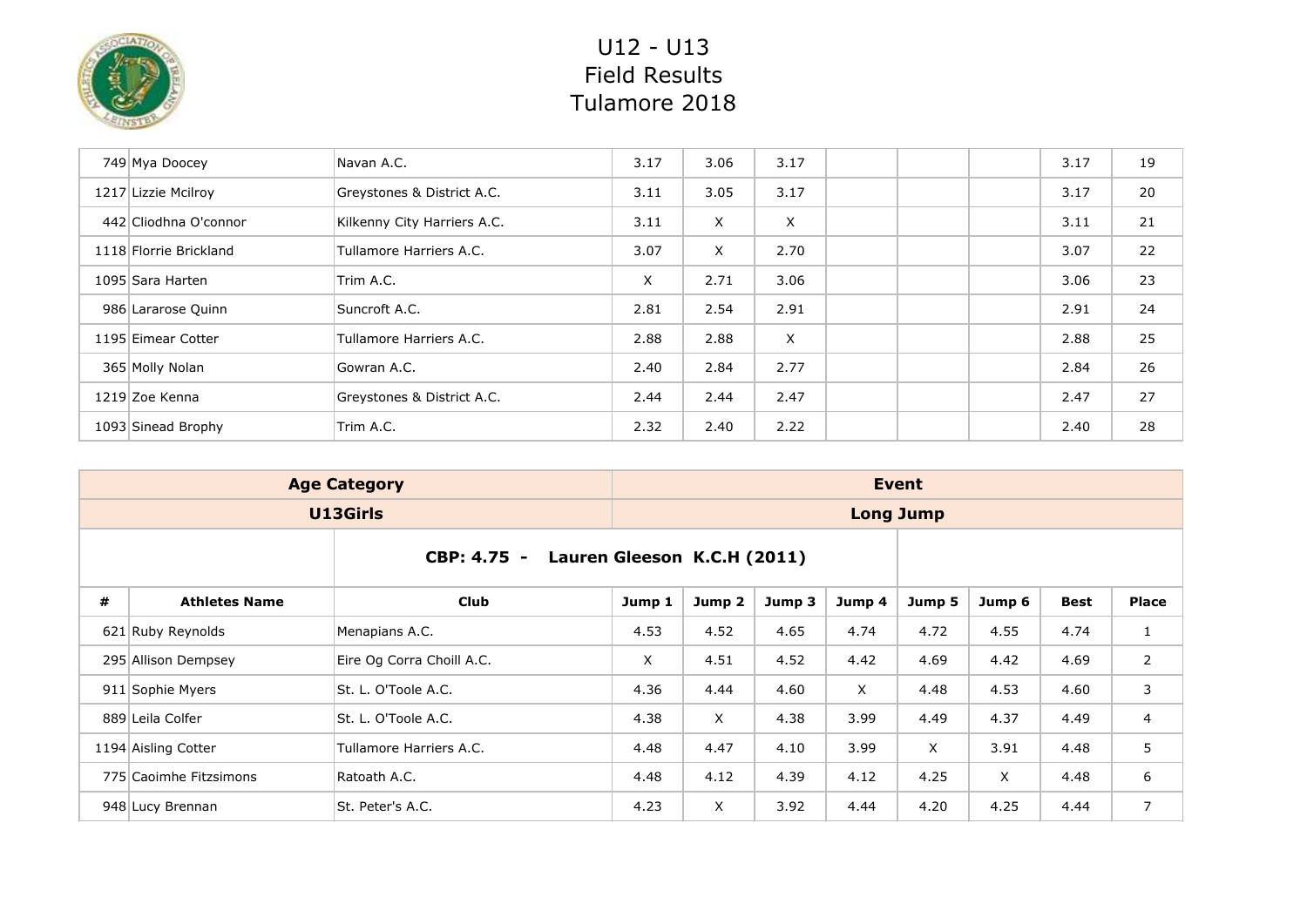

| 1222 Georgia Hogan   | Greystones & District A.C.  | 4.15 | 4.28 | 4.11 | 4.05 | 4.17 | 4.02 | 4.28 | 8  |
|----------------------|-----------------------------|------|------|------|------|------|------|------|----|
| 331 Lucy White       | Glenmore A.C.               | 4.18 | 4.19 | 4.14 |      |      |      | 4.19 | 9  |
| 296 Laura Dunlea     | Eire Og Corra Choill A.C.   | 4.08 | 4.19 | 4.16 |      |      |      | 4.19 | 10 |
| 167 Lucy Hannon      | Crookstown Millview A.C.    | 3.78 | 3.87 | 3.95 |      |      |      | 3.95 | 11 |
| 700 Isabella Purcell | Naas A.C.                   | 3.84 | 3.75 | 3.80 |      |      |      | 3.84 | 12 |
| 863 Grace Glennon    | St. Joseph's A.C.           | 3.56 | 3.80 | 3.68 |      |      |      | 3.80 | 13 |
| 690 Eve Mooney       | Na Fianna A.C.              | 3.71 | 3.71 | 3.50 |      |      |      | 3.71 | 14 |
| 1220 Ava Foley       | Greystones & District A.C.  | 3.60 | 3.54 | 3.66 |      |      |      | 3.66 | 15 |
| 489 Nina O'connor    | Le Cheile A.C.              | 3.26 | 3.48 | 3.11 |      |      |      | 3.48 | 16 |
| 437 Caoimhe O'connor | Kilkenny City Harriers A.C. | 3.01 | 3.17 | 3.07 |      |      |      | 3.17 | 17 |
| 1097 Ailish Brophy   | Trim A.C.                   | 2.50 | 2.44 | X    |      |      |      | 2.50 | 18 |

|      |                           | <b>Age Category</b>                      |         |         |         | Event                |         |              |             |                |
|------|---------------------------|------------------------------------------|---------|---------|---------|----------------------|---------|--------------|-------------|----------------|
|      |                           | U12Boys                                  |         |         |         | <b>Turbo Javelin</b> |         |              |             |                |
|      |                           | <b>CBP: 36.05 - Aaron Fennell (2017)</b> |         |         |         |                      |         |              |             |                |
| #    | <b>Athletes Name</b>      | Club                                     | Throw 1 | Throw 2 | Throw 3 | Throw 4              | Throw 5 | Throw 6      | <b>Best</b> | <b>Place</b>   |
| 161  | Rory Taylor               | Crookstown Millview A.C.                 | 30.90   | 28.93   | 20.95   | 25.97                | 30.62   | 27.24        | 30.90       | 1              |
| 981  | Theo Hanlon               | Suncroft A.C.                            | 30.60   | 30.60   | 28.05   | 27.00                | 28.33   | 29.40        | 28.44       | $\overline{2}$ |
| 1202 | Cian Crampton             | Edenderry A.C.                           | 27.70   | 27.70   | 24.65   | 24.57                | 24.41   | 23.60        | 24.36       | 3              |
| 197  | Michael Kent              | D.M.P. A.C.                              | 25.85   | 23.25   | 20.30   | 20.80                | 22.77   | 22.31        | 25.85       | 4              |
| 360  | Liam O'Dwyer              | Gowran A.C.                              | 24.77   | X       | 20.21   | $\times$             | 24.77   | 19.23        | 22.43       | 5              |
| 1212 | Tristan Jolyet Cunningham | Greystones & District A.C.               | 22.31   | 15.40   | 11.07   | 11.10                | 14.93   | $\mathsf{x}$ | 22.31       | 6              |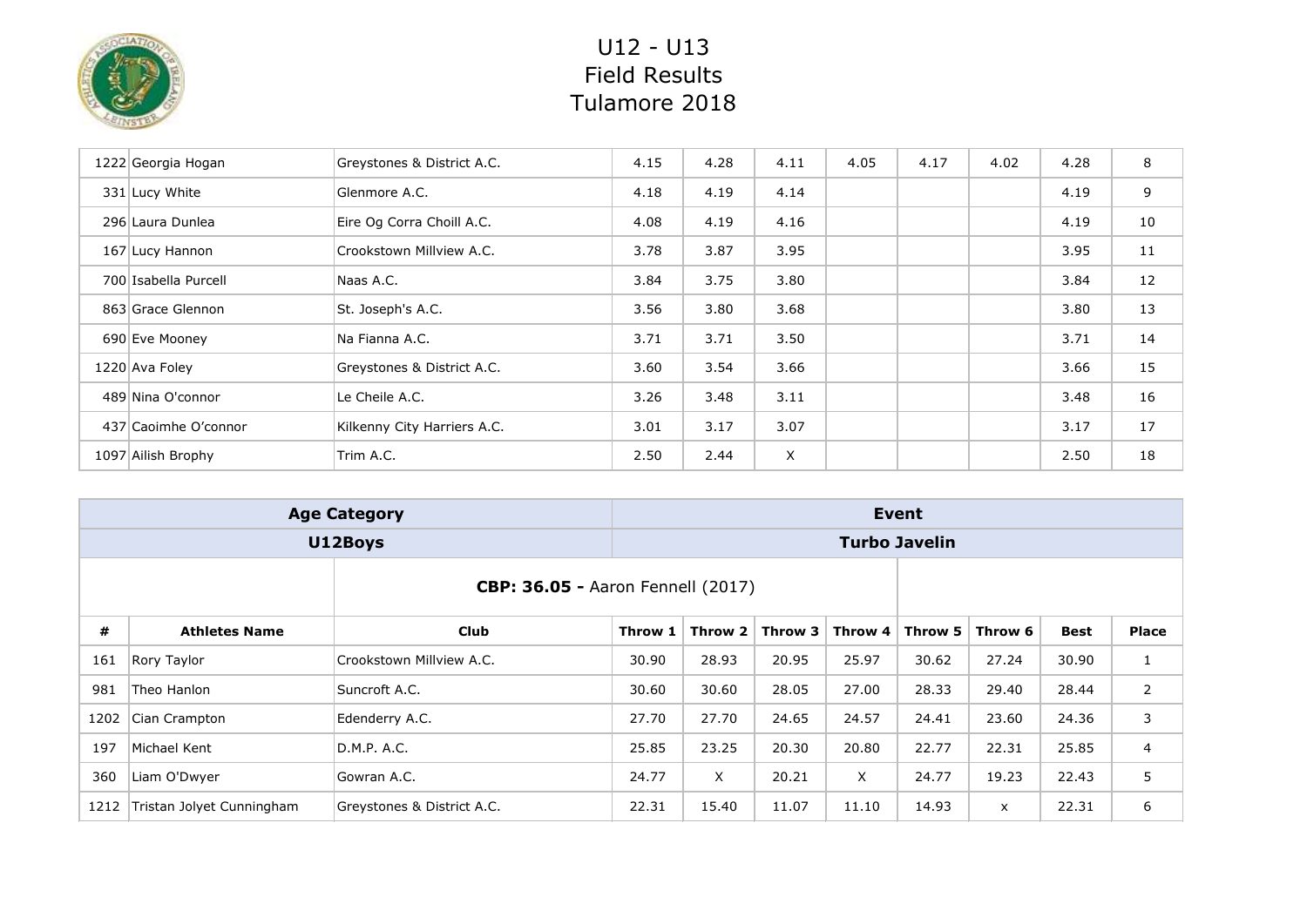

| フフつ<br>74 | James Kelly   | Ratoath A.C.   | חר רר<br>22.ZU                       | ີດ<br>$\sim$ $\sim$<br>22.ZU      | 21.03                  | 19.64 | <b>CITC</b><br>21.01 | - -<br>- -<br>------ | 21.97 |  |
|-----------|---------------|----------------|--------------------------------------|-----------------------------------|------------------------|-------|----------------------|----------------------|-------|--|
|           | Stephen Power | Adamstown A.C. | $\sim$ $\sim$ $\sim$<br>. .<br>10.JI | $\overline{a}$<br>$\sim$<br>12.47 | $\lambda$<br>$\lambda$ | 16.91 | 9.41<br>ີ            | $\sim$<br>16.76      | 15.20 |  |

|      |               | <b>Age Category</b>                       |       |       |       |          | Event          |       |       |                |
|------|---------------|-------------------------------------------|-------|-------|-------|----------|----------------|-------|-------|----------------|
|      |               | U13Boys                                   |       |       |       |          | <b>Javelin</b> |       |       |                |
|      |               | <b>CBP: 42.36 - Karlis Kaugars (2017)</b> |       |       |       |          |                |       |       |                |
| 60   | Aaron Fennell | Boyne A.C.                                | 33.59 | 34.37 | 28.93 | 30.86    | 32.00          | 32.05 | 34.37 | $\mathbf{1}$   |
| 188  | Lee Callaghan | Cushinstown A.C.                          | 23.64 | 21.75 | 20.73 | X        | X              | X     | 23.64 | $\overline{2}$ |
| 338  | Cain Scully   | Gowran A.C.                               | 20.63 | 20.49 | 19.34 | 20.71    | 22.68          | 22.95 | 22.95 | 3              |
| 189  | James Bellew  | Cushinstown A.C.                          | 20.29 | 17.65 | 17.59 | 17.16    | 20.37          | 18.45 | 20.37 | $\overline{4}$ |
| 1237 | Tom McCarthy  | Greystones & District A.C.                | 15.98 | X.    | 16.80 | $\times$ | 17.32          | X     | 17.32 | 5              |
| 103  | Eli Dunne     | Brow Rangers A.C.                         | 17.15 | 17.09 | 17.06 | 13.40    | 0.43           | X     | 17.15 | 6              |
| 623  | Jack Halpin   | Menapians A.C.                            | 15.47 | 3.74  | 13.60 | X        | X              | X     | 15.47 | $\overline{7}$ |

|      |                      | <b>Age Category</b>                      |         |                 |            |                        | Event |         |       |              |
|------|----------------------|------------------------------------------|---------|-----------------|------------|------------------------|-------|---------|-------|--------------|
|      |                      | U12Girls                                 |         |                 |            | <b>Turbo Javelin</b>   |       |         |       |              |
|      |                      | <b>CBP: 27.80 - Ciara O'Brien (2016)</b> |         |                 |            |                        |       |         |       |              |
| #    | <b>Athletes Name</b> | <b>Club</b>                              | Throw 1 | Throw 2 $\vert$ | Throw $31$ | Throw $4 \mid$ Throw 5 |       | Throw 6 | Best  | <b>Place</b> |
| 250  | Enya Silkena         | Dundalk St. Gerards A.C.                 | 26.40   | 27.17           | 28.16      | 27.36                  | 26.52 | 24.55   | 28.16 | $\mathbf{1}$ |
| 162  | Anna Taylor          | Crookstown Millview A.C.                 | 16.82   | 17.20           | 17.40      | X                      | 19.02 | 22.39   | 22.39 | 2            |
| 1206 | Stephanie Deegan     | S.B.R. A.C.                              | 16.57   | 20.33           | X          | 14.20                  | 20.92 | 12.50   | 20.92 | 3            |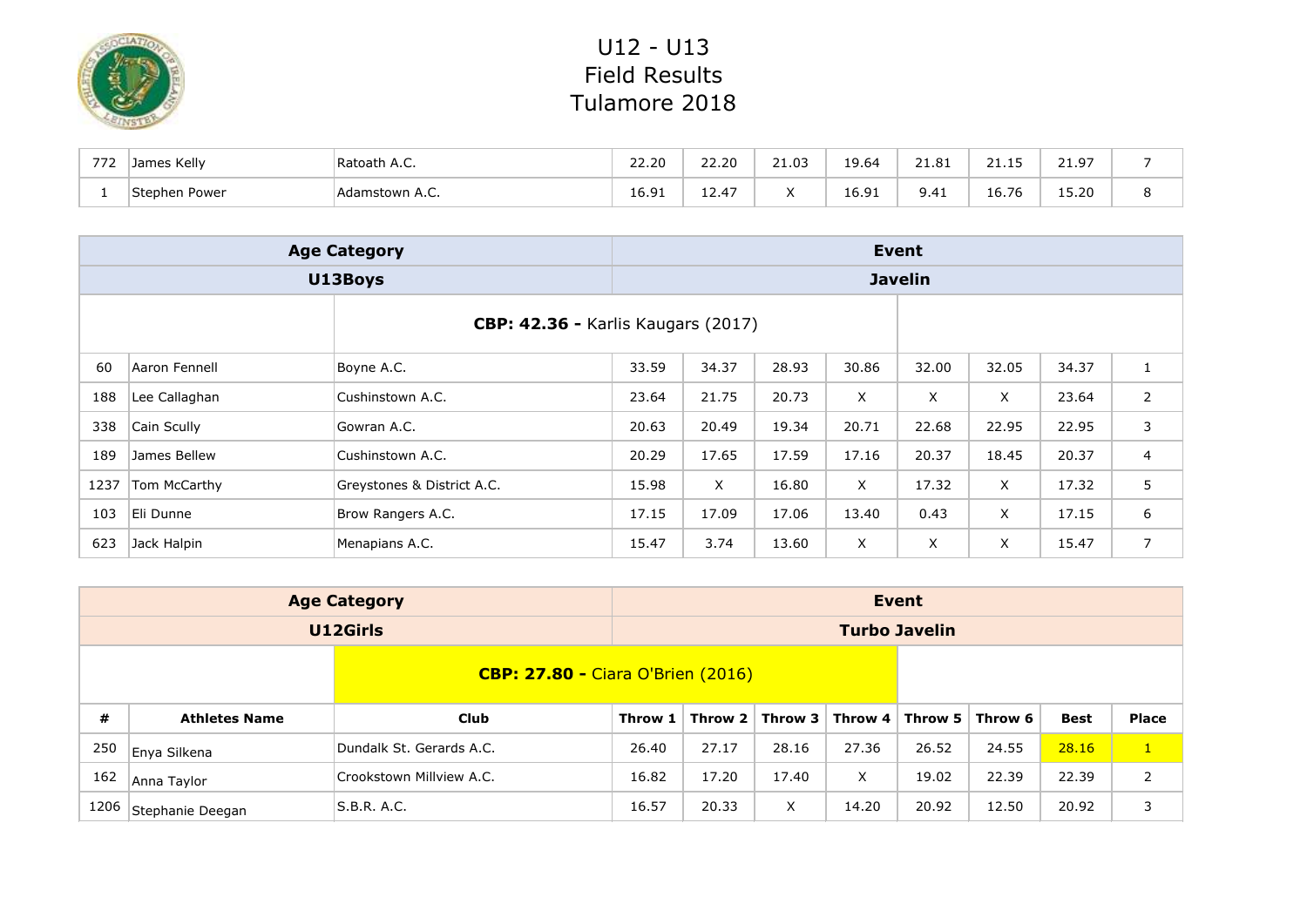

| 252  | Meabh O'Connor    | Dundalk St. Gerards A.C.    | 16.58 | 15.55    | 17.61 | 14.13 | 18.04 | 18.05 | 18.05 | $\overline{4}$ |
|------|-------------------|-----------------------------|-------|----------|-------|-------|-------|-------|-------|----------------|
| 1196 | Amy Tyrell        | Crookstown Millview A.C.    | 15.76 | 15.89    | 13.27 | 13.73 | 15.42 | 17.40 | 17.40 | 5              |
| 876  | Emma Nolan        | St. L. O'Toole A.C.         | 15.34 | 16.65    | 15.80 | 17.00 | 11.92 | 14.20 | 17.00 | 6              |
| 249  | Abaigh Moonan     | Dundalk St. Gerards A.C.    | 14.93 | 16.60    | 15.47 | 12.65 | 15.17 | 13.42 | 16.60 | $\overline{7}$ |
| 198  | Shannon Codd      | D.M.P. A.C.                 | 14.00 | 15.76    | 15.50 | 13.11 | 14.65 | 14.50 | 15.76 | 8              |
| 121  | Aoibheann Russell | Celbridge A.C               | 14.45 | 12.25    | 12.24 |       |       |       | 14.45 | 9              |
| 1024 | Rachel Gardiner   | Gowran A.C.                 | 13.52 | $\times$ | 14.07 |       |       |       | 14.07 | 10             |
| 1119 | Ava Grennan       | Tullamore Harriers A.C.     | X     | 11.23    | 13.31 |       |       |       | 13.31 | 11             |
| 421  | Emma Jane Wilson  | Kildare A.C.                | 12.81 | 6.86     | 11.27 |       |       |       | 12.81 | 12             |
| 695  | Katie Hallahan    | Naas A.C.                   | 9.15  | 11.13    | 10.35 |       |       |       | 11.13 | 13             |
| 749  | Mya Doocey        | Navan A.C.                  | 9.80  | 11.06    | 8.53  |       |       |       | 11.06 | 14             |
| 1219 | Zoe Kenna         | Greystones & Distract A.C.  | X     | 9.41     | 9.15  |       |       |       | 9.41  | 15             |
| 442  | Cliodhna O'Connor | Kilkenny City Harriers A.C. | 9.41  | 6.62     | 8.85  |       |       |       | 9.41  | 16             |
| 199  | Lilly Murray      | D.M.P. A.C.                 | 5.75  | 5.47     | 7.80  |       |       |       | 7.80  | 17             |
| 1218 | Chloe Hanley      | Greystones & Distract A.C.  | X     | 2.00     | 7.65  |       |       |       | 7.65  | 18             |

|      |                      | <b>Age Category</b>        |                                             |       |                                       |       | Event                |         |             |                |
|------|----------------------|----------------------------|---------------------------------------------|-------|---------------------------------------|-------|----------------------|---------|-------------|----------------|
|      |                      | U12Girls                   |                                             |       |                                       |       | <b>Turbo Javelin</b> |         |             |                |
|      |                      |                            | <b>CBP: 30.84 - Aoibhinn McMahon (2015)</b> |       |                                       |       |                      |         |             |                |
| #    | <b>Athletes Name</b> | Club                       | Throw $1 \mid$                              |       | Throw 2   Throw 3   Throw 4   Throw 5 |       |                      | Throw 6 | <b>Best</b> | <b>Place</b>   |
| 1123 | Ailbhe GORDON        | Greystones & District A.C. | 26.50                                       | 26.22 | 27.86                                 | 26.48 | 24.52                | 22.56   | 27.86       | 1              |
| 18   | Kya MOTHIRAM         | Ardee & District A.C.      | 19.38                                       | 15.81 | 23.95                                 | 19.94 | 1.64                 | 20.94   | 23.95       | $\overline{2}$ |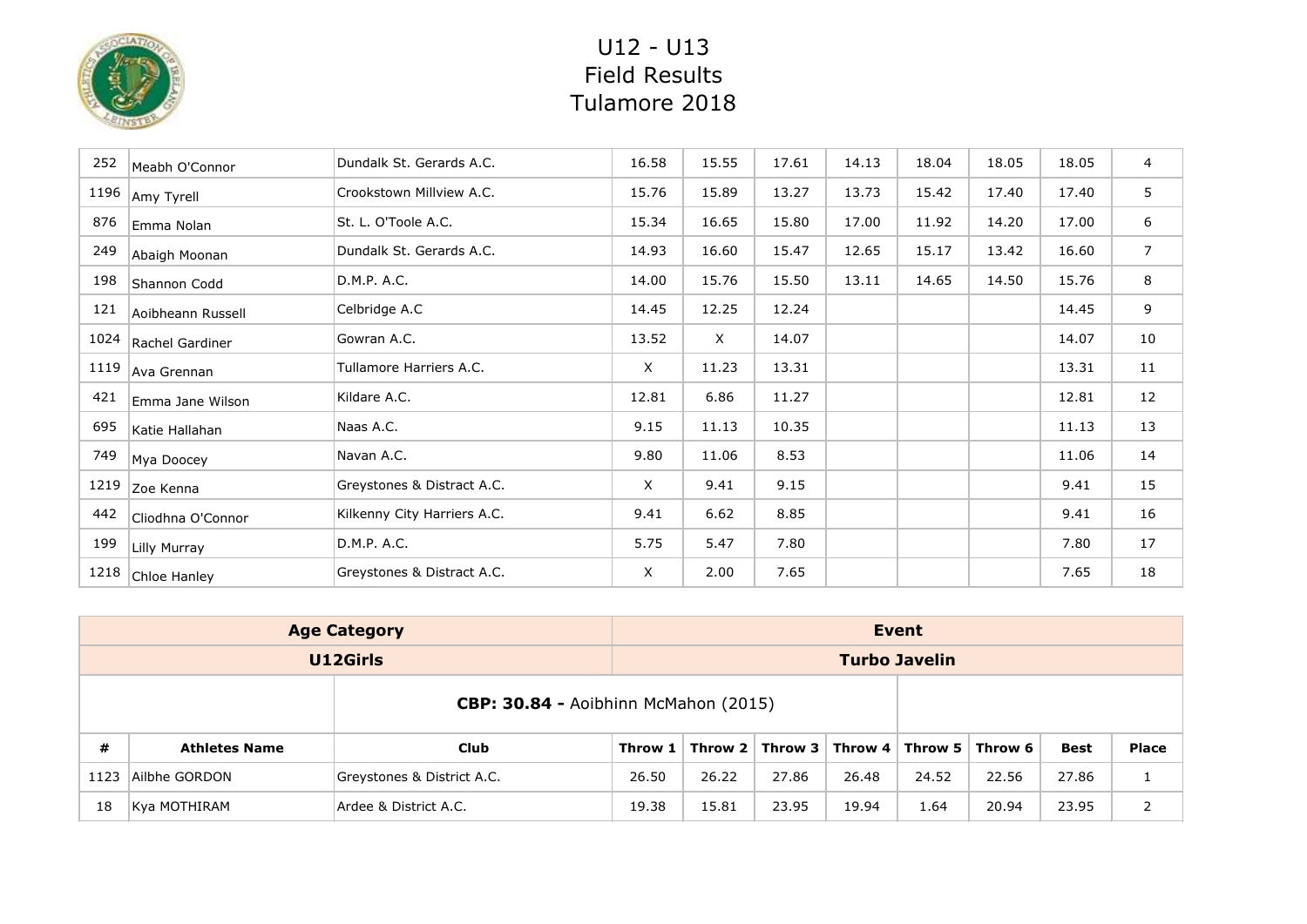

| 710 | Heidi LYONS         | Naas A.C.                 | 21.70 | 17.64    | 19.73 | 19.24 | 19.98 | 20.92 | 21.70 | 3              |
|-----|---------------------|---------------------------|-------|----------|-------|-------|-------|-------|-------|----------------|
| 296 | Laura DUNLEA        | Eire Og Corra Choill A.C. | 17.46 | 18.59    | 15.21 | 20.44 | 17.57 | 19.66 | 20.44 | $\overline{4}$ |
| 93  | Grace DONOHOE       | Bree A.C.                 | 19.83 | 19.53    | 19.79 | 18.82 | 19.05 | 20.26 | 20.26 | 5              |
| 104 | Charlotte HUTCHISON | Brow Rangers A.C.         | 18.00 | 13.61    | X     | X     | X     | X     | 18.00 | 6              |
| 709 | Kate CORRIGAN       | Naas A.C.                 | 17.00 | $\times$ | 14.86 | 17.74 | 15.13 | X     | 17.74 | ⇁              |
| 963 | Molly LONG          | St. Senans A.C.           | 12.07 | 12.39    | 12.37 | 12.63 | 13.51 | X     | 13.51 | 8              |
| 690 | Eve MOONEY          | Na Fianna A.C.            | 9.01  | X        | 9.59  |       |       |       | 9.59  | 9              |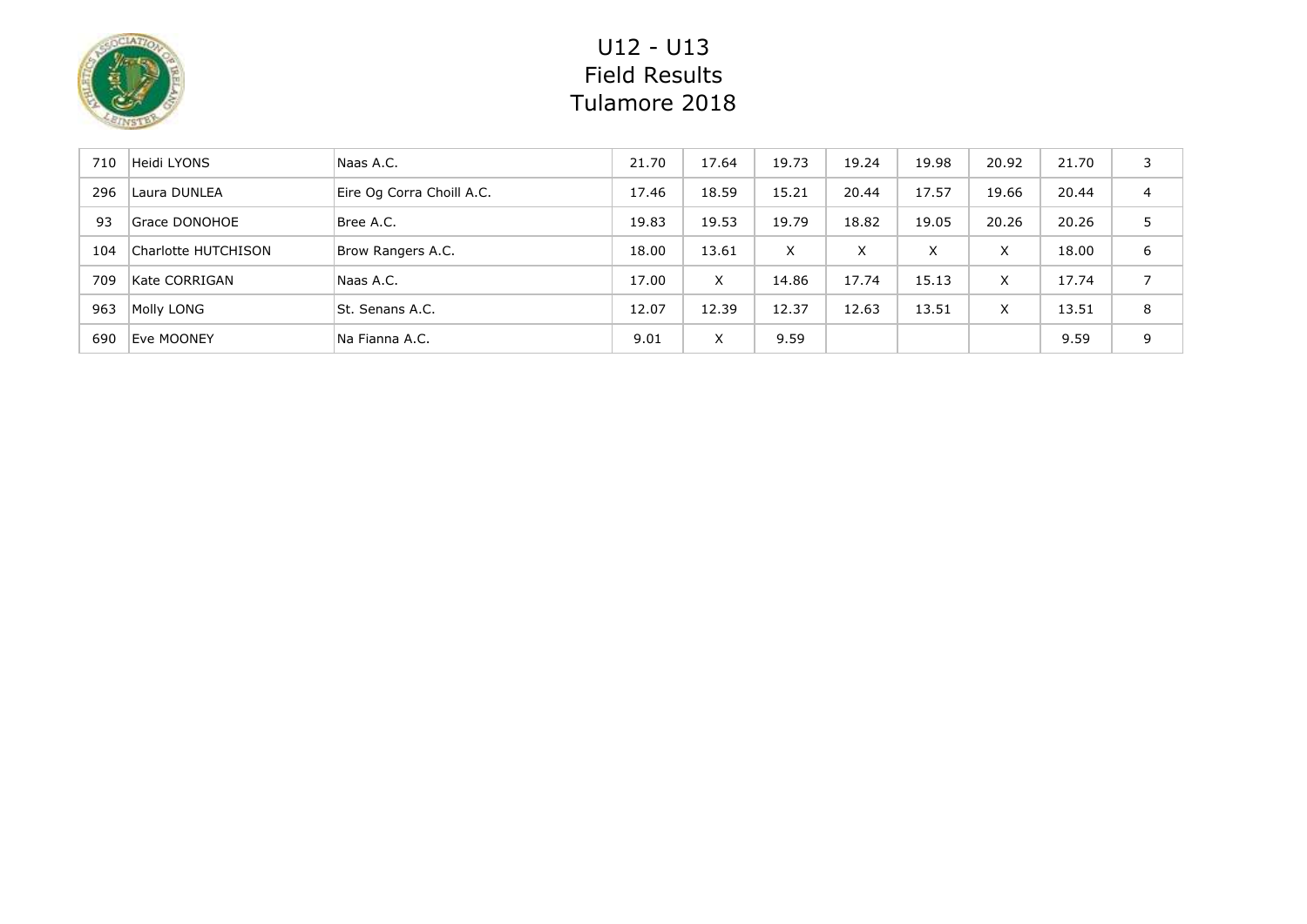

|      |                      | <b>Age Category</b>                                |             |                                                                                                 |                                              |                               |                |             |             |    |     | Event            |                |   |              |              |           |                   |
|------|----------------------|----------------------------------------------------|-------------|-------------------------------------------------------------------------------------------------|----------------------------------------------|-------------------------------|----------------|-------------|-------------|----|-----|------------------|----------------|---|--------------|--------------|-----------|-------------------|
|      |                      | U12Boys                                            |             |                                                                                                 |                                              |                               |                |             |             |    |     | <b>High Jump</b> |                |   |              |              |           |                   |
|      |                      | <b>CBP: 1.43 - Terence O'Neill Kilcoole (2002)</b> |             |                                                                                                 |                                              |                               |                |             |             |    |     |                  |                |   |              |              |           |                   |
| #    | <b>Athletes Name</b> | <b>Club</b>                                        |             |                                                                                                 | <b>Start Hieght 1:10</b>                     |                               |                |             |             |    |     |                  |                |   |              | <b>Fouls</b> |           | <b>Best Place</b> |
|      |                      |                                                    |             |                                                                                                 | 1.10 1.15 1.20 1.25 1.30 1.33 1.36 1.39 1.42 |                               |                |             |             |    |     |                  |                |   | T.           | L            |           |                   |
| 741  | Criostoir Ormsby     | Mullingar Harriers A.C.                            | 0           | 0                                                                                               | $\mathbf{0}$                                 | X0                            | $\overline{0}$ | $\mathbf 0$ | $\mathbf 0$ | X0 | XXX |                  |                |   | 2            | 1            | 1.39      | $\mathbf{1}$      |
| 771  | James Kelly          | Ratoath A.C.                                       | $\mathbf 0$ | X <sub>0</sub><br><b>XXX</b><br>$\mathbf{0}$<br>$\mathbf 0$<br>$\mathbf 0$<br>$\mathbf{0}$<br>0 |                                              |                               |                |             |             |    |     |                  |                | 1 | $\mathbf 0$  | 1.36         | 2         |                   |
| 1053 | <b>Issac Carew</b>   | St. Senans A.C.                                    | 0           | $X0$ $XX0$<br>X0<br>$\mathbf 0$<br>$\mathbf{0}$<br><b>XXX</b>                                   |                                              |                               |                |             |             |    |     |                  | $\overline{4}$ | 0 | 1.33         | 3            |           |                   |
| 784  | Michael Kent         | D.M.P. A.C.                                        | $\mathbf 0$ | 0                                                                                               | 0                                            | $\mathbf 0$                   | X0             | <b>XXX</b>  |             |    |     |                  |                |   | 1            | $\mathbf{1}$ | 1.30      | 4                 |
| 781  | Louis Raggett        | Kilkenny City Harriers A.C.                        | $\mathbf 0$ |                                                                                                 | XX0 XX0 XX0 XXX                              |                               |                |             |             |    |     |                  |                |   | 6            | 2            | 1.25      | 5                 |
| 735  | Cillian Yore         | Bohermeen A.C.                                     | 0           | 0                                                                                               |                                              | X <sub>0</sub> X <sub>X</sub> |                |             |             |    |     |                  |                |   | $\mathbf{1}$ | 1            | 1.20      | 6                 |
| 733  | Cian Pinnegar        | Craanford Harriers A.C.                            | $\mathbf 0$ | X0                                                                                              | <b>XXX</b>                                   |                               |                |             |             |    |     |                  |                |   | 1            | 1            | 1.15      | $\overline{7}$    |
| 775  | Kevin O'Mahony       | D.M.P. A.C.                                        | 0           | X0                                                                                              | <b>XXX</b>                                   |                               |                |             |             |    |     |                  |                |   | 1            | 1            | 1.15      | $\overline{7}$    |
| 799  | Stephen Power        | Adamstown A.C.                                     | <b>XXX</b>  |                                                                                                 |                                              |                               |                |             |             |    |     |                  |                |   |              |              | <b>NH</b> |                   |
| 793  | Ruairi Phelan        | Gowran A.C.                                        | <b>XXX</b>  |                                                                                                 |                                              |                               |                |             |             |    |     |                  |                |   |              |              | <b>NH</b> |                   |
| 774  | Kevin Doyle          | Cushinstown A.C.                                   | <b>XXX</b>  |                                                                                                 |                                              |                               |                |             |             |    |     |                  |                |   |              |              | <b>NH</b> |                   |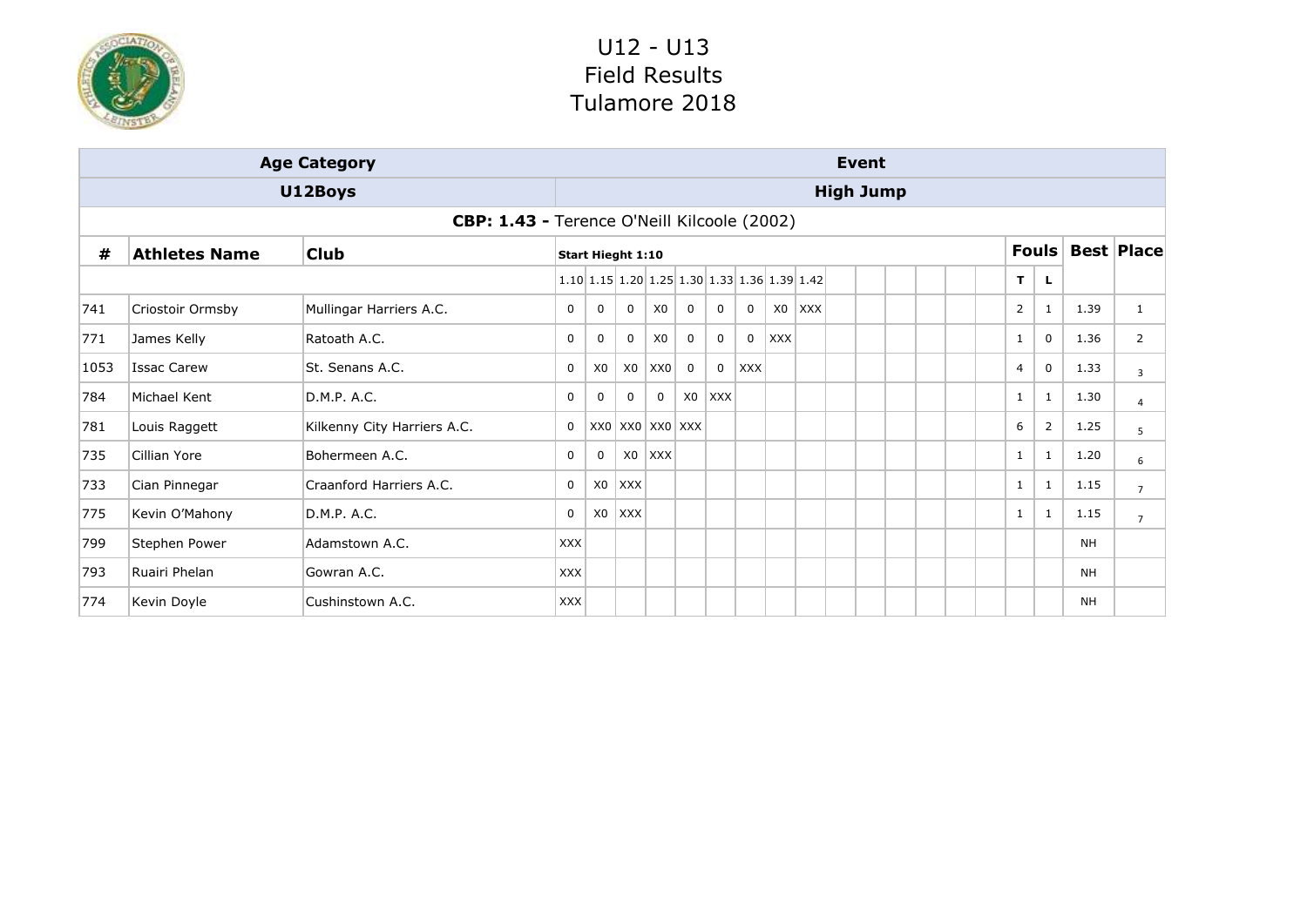

|      |                       | <b>Age Category</b>                       |             |              |                                         |                |                |              |         | <b>Event</b>     |  |  |                |                |      |                   |
|------|-----------------------|-------------------------------------------|-------------|--------------|-----------------------------------------|----------------|----------------|--------------|---------|------------------|--|--|----------------|----------------|------|-------------------|
|      |                       | U13Boys                                   |             |              |                                         |                |                |              |         | <b>High Jump</b> |  |  |                |                |      |                   |
|      |                       | CBP: 1.54 - Cian McBride Bohermeen (2013) |             |              |                                         |                |                |              |         |                  |  |  |                |                |      |                   |
| #    | <b>Athletes Name</b>  | <b>Club</b>                               |             |              | <b>Start Hieght 1:15</b>                |                |                |              |         |                  |  |  |                | Fouls          |      | <b>Best Place</b> |
|      |                       |                                           |             |              | 1.15 1.20 1.25 1.30 1.35 1.40 1.45 1.47 |                |                |              |         |                  |  |  | T.             | L              |      |                   |
| 1050 | Darren Williams Oshun | Aughrim A.C.                              | $\mathbf 0$ | 0            | $\mathbf 0$                             | $\mathbf{0}$   | X0             | $\mathbf{0}$ | XX0 XXX |                  |  |  | 3              | 1              | 1.45 | $\mathbf{1}$      |
| 616  | Sean Reilly           | Blackrock A.C.                            | $\mathbf 0$ | 0            | $\mathbf{0}$                            | $\overline{0}$ | $\mathbf{0}$   | <b>XXX</b>   |         |                  |  |  |                |                | 1.35 | $\overline{2}$    |
| 980  | Adam Slowinski        | Kilkenny City Harriers A.C.               | $\Omega$    | $\mathbf{0}$ | $\mathbf 0$                             | $\mathbf 0$    | X <sub>0</sub> | <b>XXX</b>   |         |                  |  |  | 1              | 1              | 1.35 | 3                 |
| 952  | James Bellew          | Cushinstown A.C.                          | $\Omega$    | $\mathbf 0$  | X0                                      | X0             |                | XX0 XXX      |         |                  |  |  | $\overline{4}$ | $\overline{2}$ | 1.35 | 4                 |
| 981  | Alex Cullen           | Kilkenny City Harriers A.C.               | $\mathbf 0$ | 0            | $\mathbf 0$                             | $\mathbf{0}$   | <b>XXX</b>     |              |         |                  |  |  |                |                | 1.30 | 5                 |
| 1045 | Eoin Corcoran         | Tullamore Harriers A.C.                   | $\Omega$    | 0            | <b>XXX</b>                              |                |                |              |         |                  |  |  |                |                | 1.20 | 6                 |
| 1063 | Eoin Aylward          | St. Senans A.C.                           | $\mathbf 0$ | $\mathbf 0$  | <b>XXX</b>                              |                |                |              |         |                  |  |  |                |                | 1.20 | 6                 |
| 953  | Lee Callaghan         | Cushinstown A.C.                          | 0           | 0            | <b>XXX</b>                              |                |                |              |         |                  |  |  |                |                | 1.20 | 6                 |
| 856  | Ethan Doherty         | Blackrock A.C.                            | 0           | X0           | <b>XXX</b>                              |                |                |              |         |                  |  |  | $\mathbf{1}$   | 1              | 1.20 | 9                 |
| 1062 | Ben Wallis            | St. Senans A.C.                           | $\mathbf 0$ | <b>XXX</b>   |                                         |                |                |              |         |                  |  |  |                |                | 1.15 | 10                |
| 936  | Aidan Entrialgo Bayon | Celbridge A.C.                            | 0           | <b>XXX</b>   |                                         |                |                |              |         |                  |  |  |                |                | 1.15 | 10                |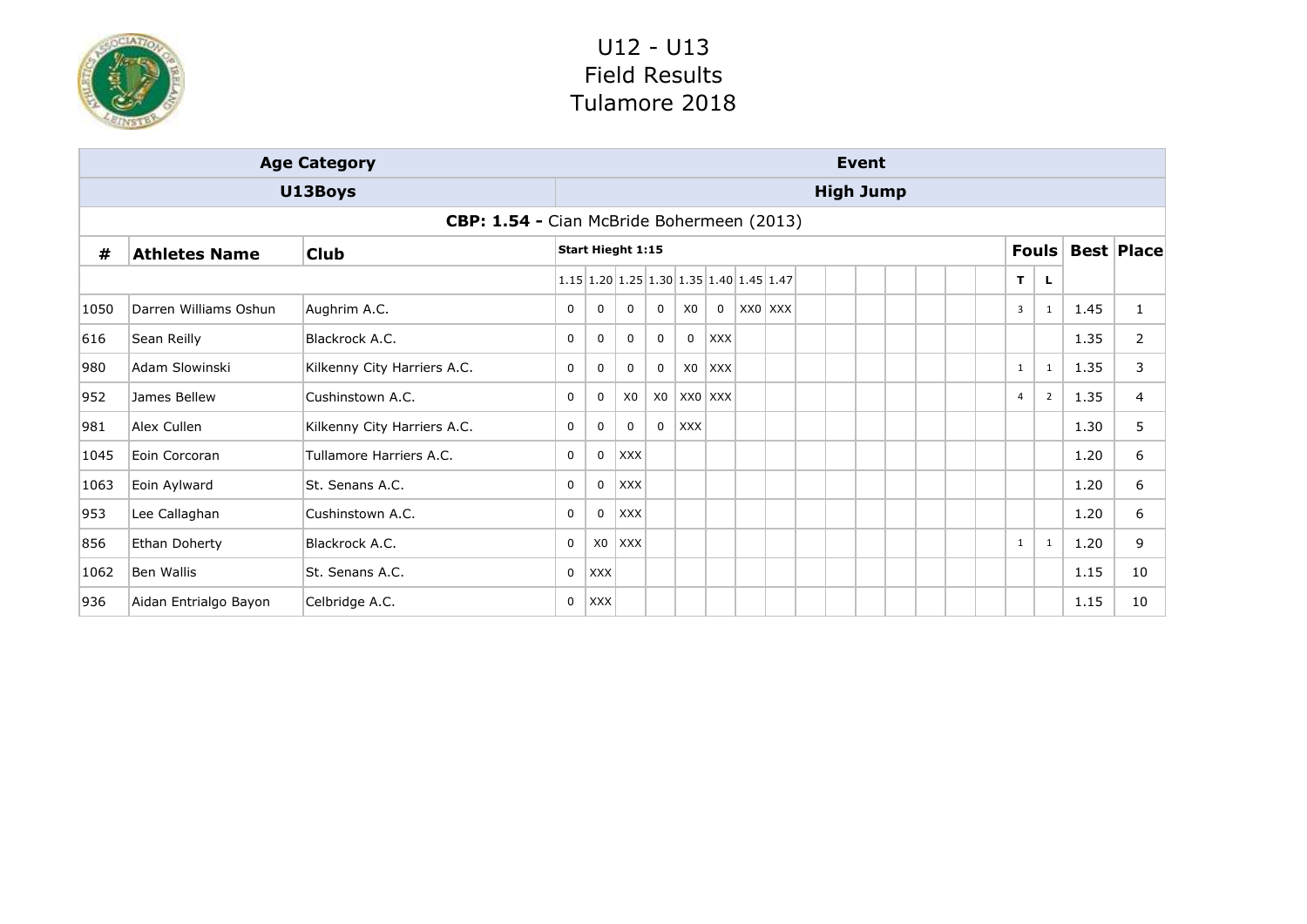

|      |                      | <b>Age Category</b>                 |                |             |              |              |              |                 |              |                          |    |                                                                                                       | <b>Event</b> |  |              |                |      |                   |
|------|----------------------|-------------------------------------|----------------|-------------|--------------|--------------|--------------|-----------------|--------------|--------------------------|----|-------------------------------------------------------------------------------------------------------|--------------|--|--------------|----------------|------|-------------------|
|      |                      | U12Girls                            |                |             |              |              |              |                 |              |                          |    | <b>High Jump</b>                                                                                      |              |  |              |                |      |                   |
|      |                      | CBP: 1.33 - Tara Meier Boyne (2013) |                |             |              |              |              |                 |              |                          |    |                                                                                                       |              |  |              |                |      |                   |
| #    | <b>Athletes Name</b> | <b>Club</b>                         |                |             |              |              |              |                 |              | <b>Start Hieght 1:05</b> |    |                                                                                                       |              |  |              | <b>Fouls</b>   |      | <b>Best Place</b> |
|      |                      |                                     |                |             |              |              |              |                 |              |                          |    | $1.05 \mid 1.10 \mid 1.15 \mid 1.20 \mid 1.25 \mid 1.28 \mid 1.31 \mid 1.34 \mid 1.36 \mid 1.38 \mid$ |              |  | T.           | L.             |      |                   |
| 701  | O'Connor, Tara       | Dundalk St. Gerards A.C.            | $\mathbf 0$    | $\mathbf 0$ | 0            | $\mathbf{0}$ | $\mathbf 0$  | $\mathbf 0$     | $\mathbf 0$  | $\mathbf{0}$             | X0 | $ $ XXX                                                                                               |              |  | $\mathbf{1}$ | 1              | 1.36 | $\mathbf{1}$      |
| 1058 | Eve DUNPHY           | St. Senans A.C.                     | $\Omega$       | 0           | $\mathbf 0$  | X0           | $\mathbf{0}$ | XX <sub>0</sub> | $\mathbf{0}$ | <b>XXX</b>               |    |                                                                                                       |              |  | 3            | $\overline{2}$ | 1.31 | $\overline{2}$    |
| 707  | Emma NOLAN           | St. L. O'Toole A.C.                 | $\mathbf 0$    | 0           | $\mathbf{0}$ | $\mathbf{0}$ | $\mathbf{0}$ | <b>XXX</b>      |              |                          |    |                                                                                                       |              |  |              |                | 1.25 | 3                 |
| 686  | Sarah KIERNAN        | Naas A.C.                           | $\mathbf 0$    | 0           | $\mathbf{0}$ | XX0          | $\mathbf{0}$ | <b>XXX</b>      |              |                          |    |                                                                                                       |              |  | 2            |                | 1.25 | $\overline{4}$    |
| 638  | Nia HETHERTON        | Cushinstown A.C.                    | $\mathbf 0$    | 0           | $\mathbf 0$  | $\mathbf{0}$ | X0           | <b>XXX</b>      |              |                          |    |                                                                                                       |              |  | 1            | 1              | 1.25 | 5                 |
| 684  | <b>Eve MCGETRICK</b> | Naas A.C.                           | 0              | 0           | <b>XXX</b>   |              |              |                 |              |                          |    |                                                                                                       |              |  |              |                | 1.10 | 6                 |
| 661  | Cara DUGGAN          | Kilkenny City Harriers A.C.         | $\mathbf 0$    | 0           | <b>XXX</b>   |              |              |                 |              |                          |    |                                                                                                       |              |  |              |                | 1.10 | 6                 |
| 620  | Teagan DELANEY       | Tullamore Harriers A.C.             | X <sub>0</sub> | 0           | <b>XXX</b>   |              |              |                 |              |                          |    |                                                                                                       |              |  | 1            |                | 1.10 | 8                 |
| 668  | Roisin BURNS         | Kilkenny City Harriers A.C.         | $\mathbf 0$    | X0          | <b>XXX</b>   |              |              |                 |              |                          |    |                                                                                                       |              |  | 1            | 1              | 1.10 | 9                 |
| 650  | Chloe LYNCH          | Gowran A.C.                         | 0              | <b>XXX</b>  |              |              |              |                 |              |                          |    |                                                                                                       |              |  |              |                | 1.05 | 10                |

|     |                      | <b>Age Category</b>                         |        |                          |              |                |             |              |                          |             | Event                                                                                                                 |  |  |        |              |             |       |
|-----|----------------------|---------------------------------------------|--------|--------------------------|--------------|----------------|-------------|--------------|--------------------------|-------------|-----------------------------------------------------------------------------------------------------------------------|--|--|--------|--------------|-------------|-------|
|     |                      | U13Girls                                    |        |                          |              |                |             |              |                          |             | <b>High Jump</b>                                                                                                      |  |  |        |              |             |       |
|     |                      | <b>CBP: 1.50 - Ciara Deely K.C.H (2012)</b> |        |                          |              |                |             |              |                          |             |                                                                                                                       |  |  |        |              |             |       |
| #   | <b>Athletes Name</b> | <b>Club</b>                                 |        |                          |              |                |             |              | <b>Start Hieght 1:05</b> |             |                                                                                                                       |  |  |        | <b>Fouls</b> | <b>Best</b> | Place |
|     |                      |                                             |        |                          |              |                |             |              |                          |             | $\vert 1.05 \vert 1.10 \vert 1.15 \vert 1.20 \vert 1.25 \vert 1.30 \vert 1.35 \vert 1.40 \vert 1.43 \vert 1.46 \vert$ |  |  | т.     |              |             |       |
| 891 | Moya BRENNAN         | St. Abbans A.C.                             | $\sim$ | $\overline{\phantom{a}}$ | $\Omega$     | $\overline{0}$ | $\Omega$    | $\mathbf{0}$ | $\mathbf 0$              | $\mathbf 0$ | <b>XXX</b>                                                                                                            |  |  |        |              | 1.43        |       |
| 882 | O'Sullivan, Cara     | Ratoath A.C.                                | $\sim$ | $\sim$                   | $\mathbf{0}$ | $\mathbf{0}$   | $\mathbf 0$ | $\mathbf 0$  | X <sub>0</sub>           | X0          | <b>XXX</b>                                                                                                            |  |  | $\sim$ |              | 1.43        |       |